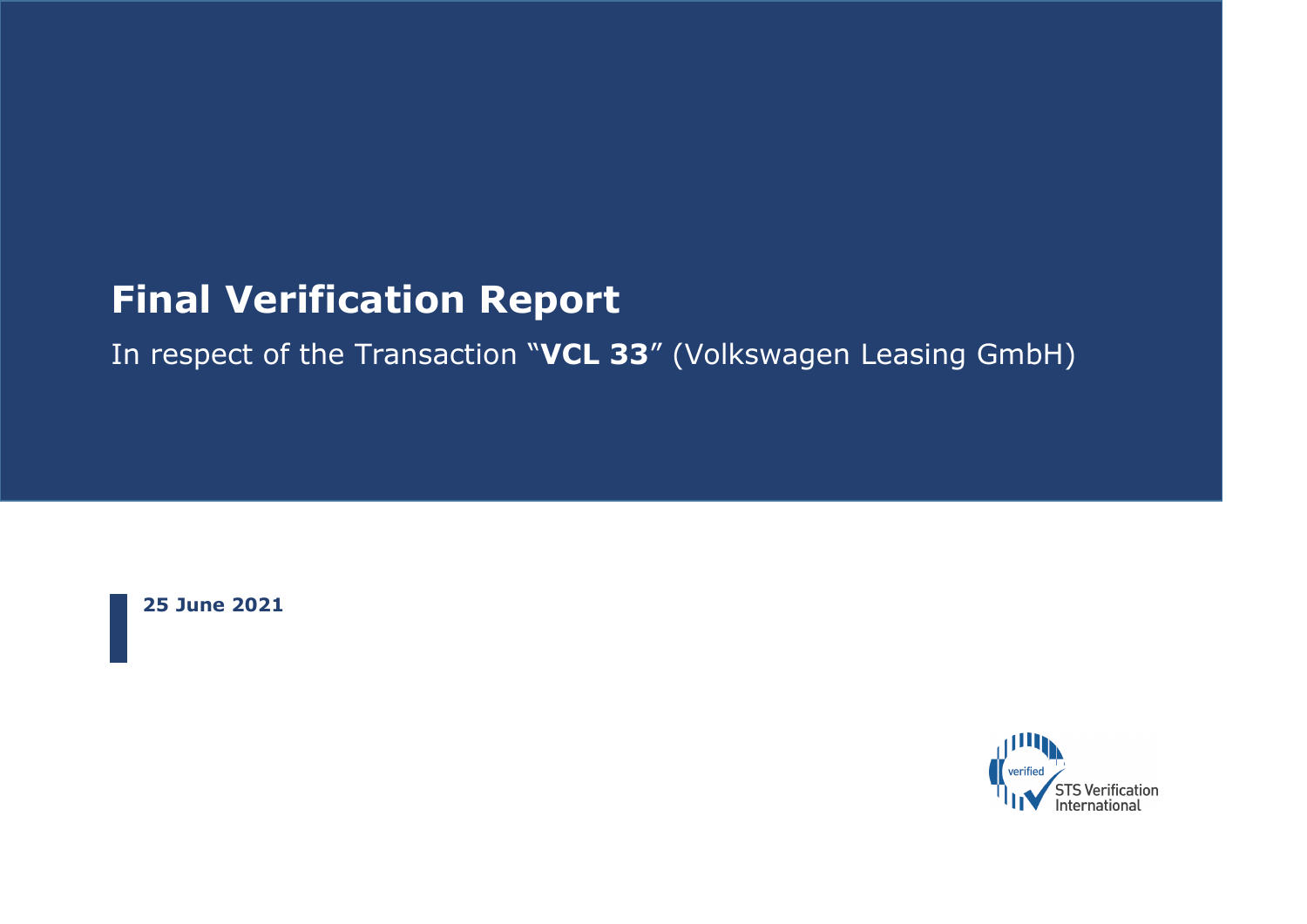

#### **Authorization of SVI as third party**

STS Verification International GmbH ("SVI") has been authorized by the German Federal Financial Supervisory Authority (Bundesanstalt für Finanzdienstleistungsaufsicht "BaFin", as the competent authority pursuant to Art 29 of the Securitisation Regulation) to act in all EU countries as third party pursuant to Art 28 of the Securitisation Regulation to verify compliance with the STS Criteria pursuant to Art 27 (2) of the Securitisation Regulation.

#### **Mandating of SVI and verification steps**

On 08 March 2021, SVI has been mandated by the Originator (Volkswagen Leasing GmbH) to verify compliance with the STS criteria pursuant to Article 28 of the Securitisation Regulation for the securitisation transaction "VCL 33" (the "Transaction").

As part of our verification work and the preparation therefor, we took part in a virtual due diligence which was organised by representatives of Volkswagen Leasing GmbH ("VWL") and Volkswagen Financial Services AG ("VWFS") in April 2021. In addition, we have discussed selected aspects of the Transaction with VWL, VWFS and legal counsel and obtained additional information on the transaction structure, the underwriting and servicing procedures of VWL and the underlying transaction documentation.

For the purposes of our analysis, we have reviewed the following documents and other information related to the Transaction:

- Prospectus
- German Legal Opinion
- Receivables Purchase Agreement
- Servicing Agreement
- Note Purchase Agreement
- Incorporated Terms Memorandum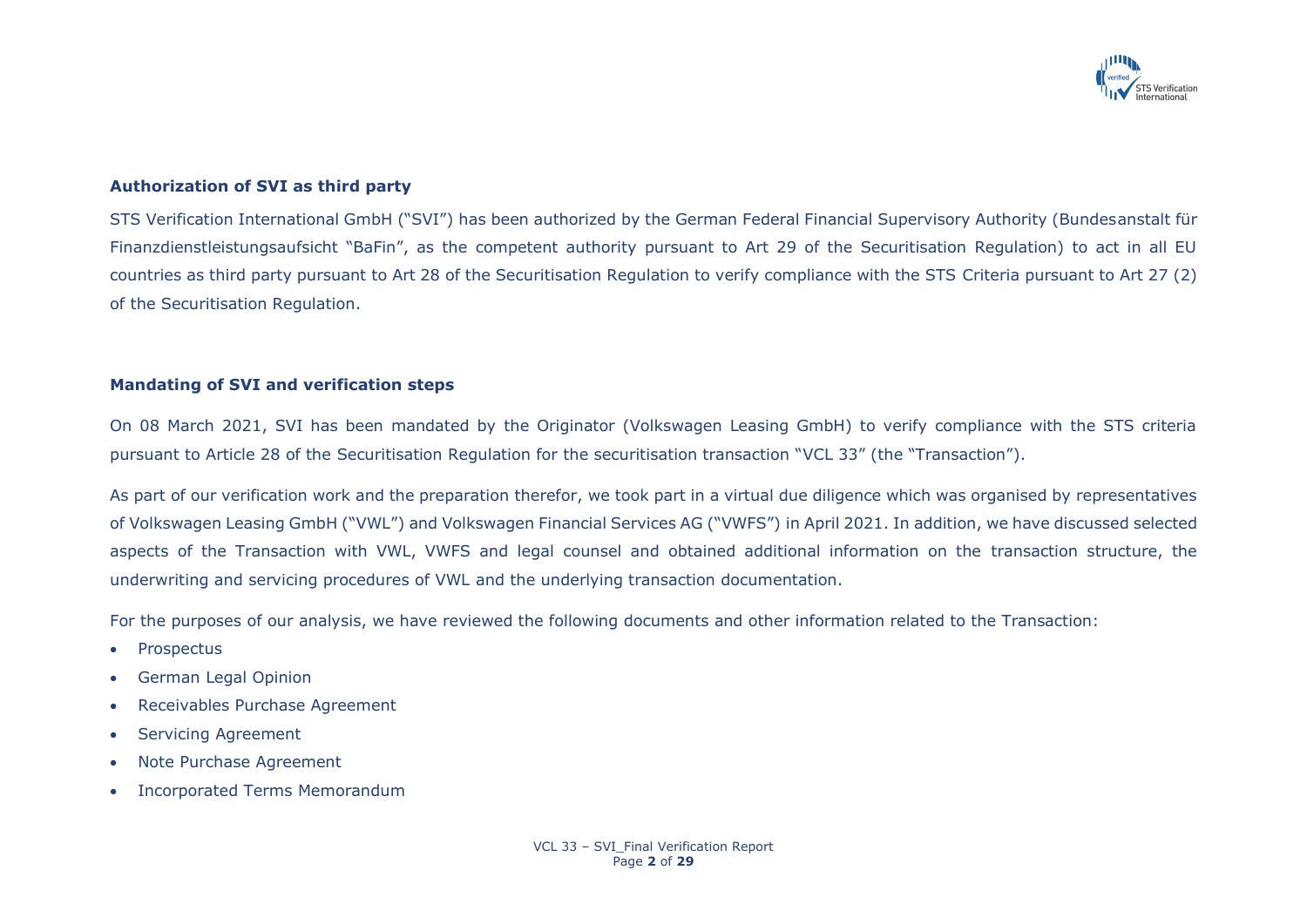

- Due Diligence Presentation by VWL/VWFS dated April 2021
- Agreed-upon Procedures Report
- Latest version of the liability cash flow model
- Data Package received by VWL/VWFS
- Additional information received by e-mail, such as confirmations, comments, etc.

### **Verification Methodology**

The fulfilment of each verification point in this Final Verification Report provided to the Originator is evaluated on the basis of three fulfilment values (traffic light status):

| Criterion is fully met                                                         |  |
|--------------------------------------------------------------------------------|--|
| Criterion is mostly met, but with comments or requests for missing information |  |
| Criterion not (yet) met on the basis of available information                  |  |

The verification process is based on the SVI verification manual ("Verification Manual"), defined terms of the Verification Manual shall also apply to this report. It describes the verification process and the individual inspections in detail. The Verification Manual is applicable to all parties involved in the verification process and its application ensures an objective and uniform verification of transactions to be verified. Based on the Verification Manual, SVI has derived the Transaction Verification Catalogue for this Transaction as described under Verification Method in this report. A full description of the methodology used by SVI for the Verification can be found in the Verification Manual on our website: www.svi-gmbh.com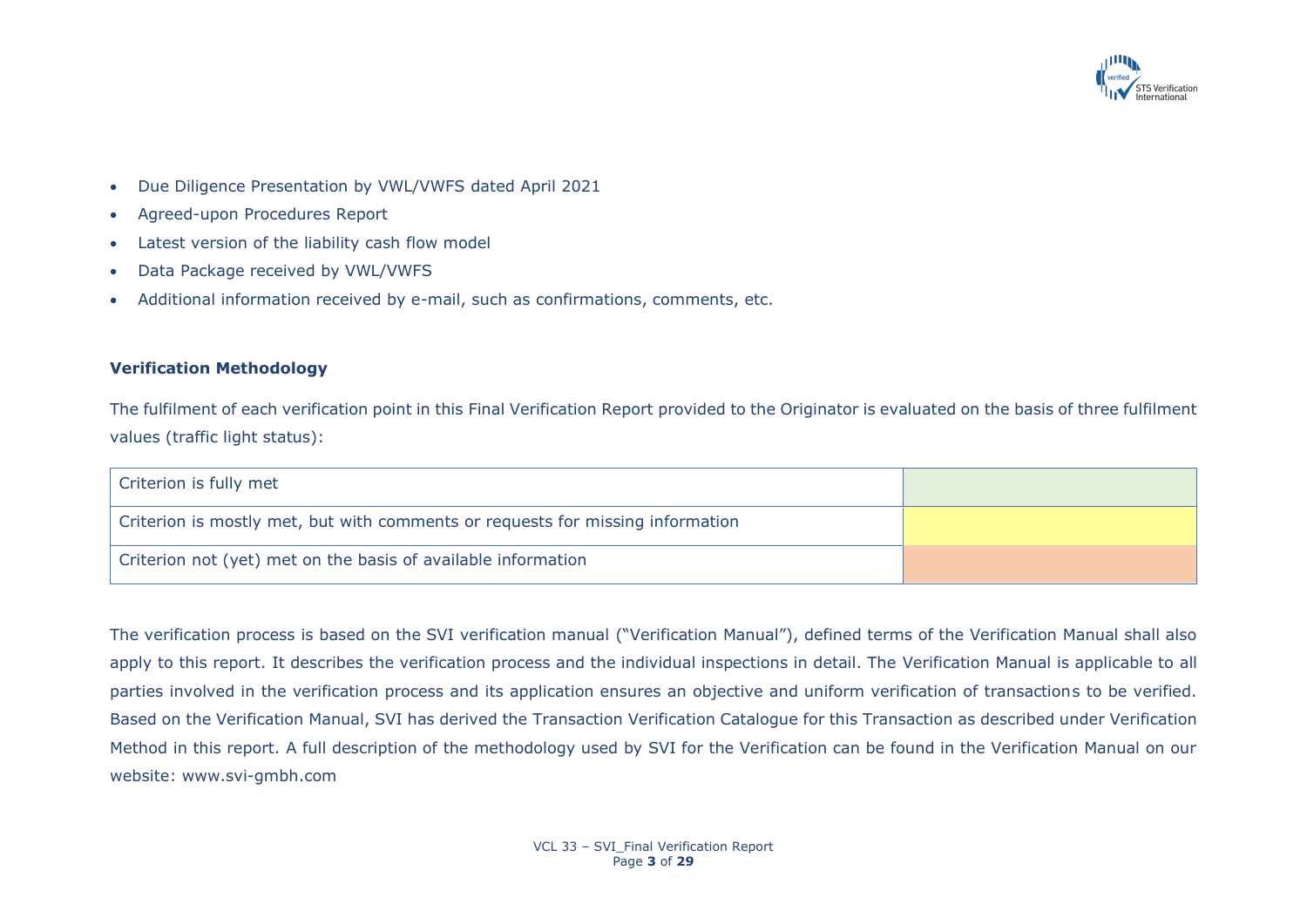

## **Disclaimer of SVI**

SVI grants a registered verification label "verified – STS VERIFICATION INTERNATIONAL" if a securitisation complies with the requirements for simple, transparent and standardised securitisation as set out in Articles 19 to 22 of the Securitisation Regulation ("STS Requirements"). The aim of the Securitisation Regulation is to restart high-quality securitisation markets, and the intention of implementing a framework for simple, transparent and standardised transactions with corresponding STS criteria shall contribute to this. However, it should be noted that the STS verification performed by SVI does not affect the liability of an originator or special purpose vehicle in respect of their legal obligations under the Securitisation Regulation. Furthermore, the use of verification services from SVI shall not affect the obligations imposed on institutional investors as set out in Article 5 of the Securitisation Regulation. Notwithstanding confirmation by SVI which verifies compliance of a securitisation with the STS Requirements, such verification by SVI does not ensure the compliance of a securitisation with the general requirements of the Securitisation Regulation.

SVI has carried out no other investigations or surveys in respect of the issuer or the notes concerned other than as set out in this Final Verification Report and disclaims any responsibility for monitoring the issuer's continuing compliance with these standards or any other aspect of the issuer's activities or operations. Furthermore, SVI has not provided any form of advisory, audit or equivalent service to the Originator, Issuer or Sponsor.

Investors should therefore not evaluate their investment in notes based on this Final Verification Report.

SVI assumes due performance of the contractual obligation thereunder by each of the parties and the representations made and warranties given in each case by any persons or parties to SVI or in any of the documents are true, not misleading and complete.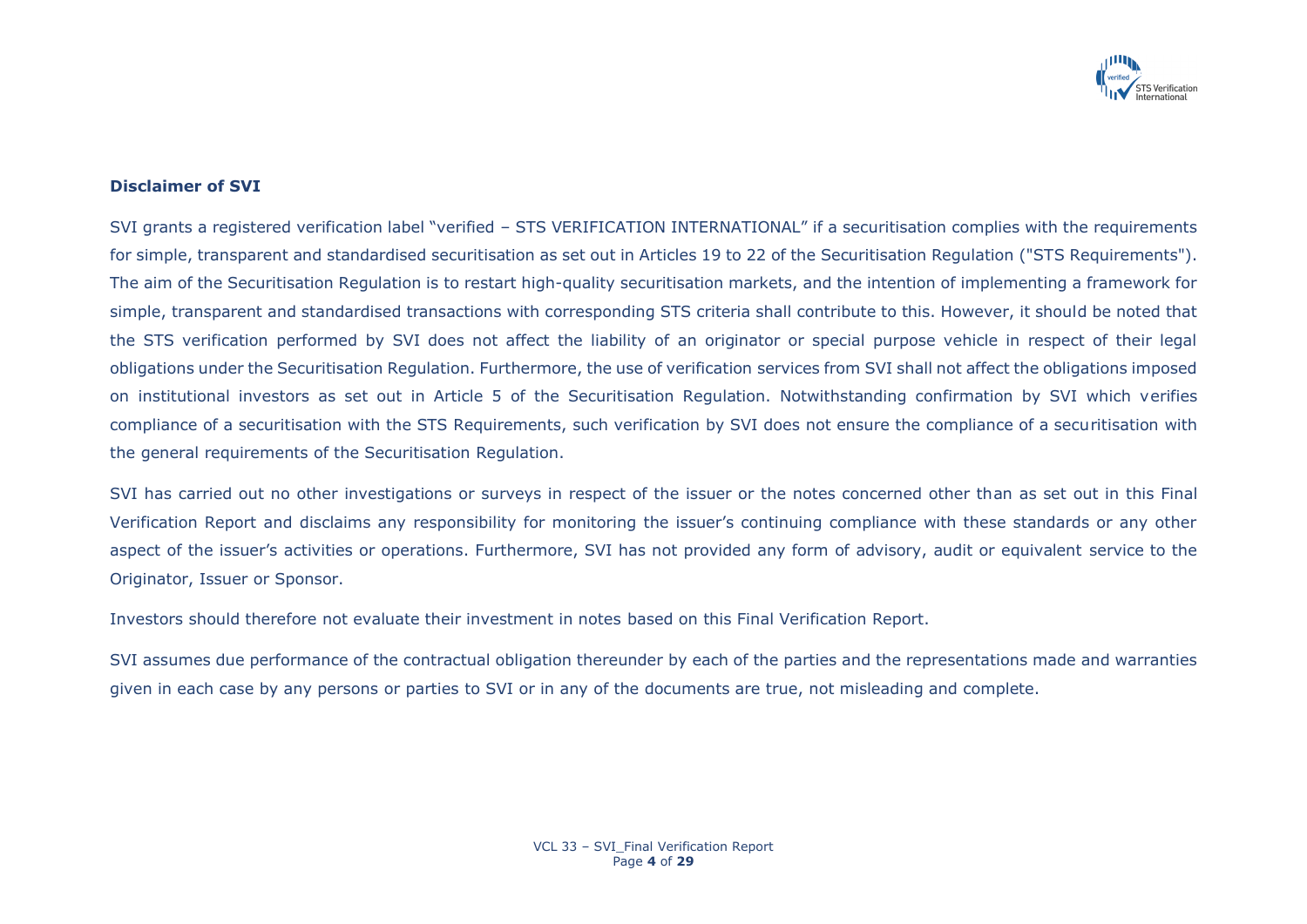

# **LIST OF ABBREVIATIONS/DEFINITIONS**

Note: For any other term used in this Final Verification Report in capital spelling, please refer to the defined terms in the section "MASTER DEFINITIONS SCHEDULE" in the Incorporated Terms Memorandum.

| AuP                              | Agreed-upon Procedures                                                                                                                                                                                                                           |
|----------------------------------|--------------------------------------------------------------------------------------------------------------------------------------------------------------------------------------------------------------------------------------------------|
| <b>BaFin</b>                     | Bundesanstalt für Finanzdienstleistungsaufsicht (German Federal Financial Supervisory Authority)                                                                                                                                                 |
| CF-Model                         | Latest version of the liability cash flow model                                                                                                                                                                                                  |
| <b>Closing Date</b>              | 25 June 2021                                                                                                                                                                                                                                     |
| Data Package                     | Data package received by VWL/VWFS                                                                                                                                                                                                                |
| Due Diligence                    | Recorded virtual Due Diligence meeting available since April 2021                                                                                                                                                                                |
| Due Diligence Presentation       | Due Diligence presentation by VWL/VWFS dated April 2021                                                                                                                                                                                          |
| <b>EBA</b>                       | European Banking Authority                                                                                                                                                                                                                       |
| <b>EBA Guidelines</b>            | Final Report on Guidelines on the STS criteria for non-ABCP securitisation, as published by EBA on 12 December 2018                                                                                                                              |
| <b>Final Verification Report</b> | Final Verification Report prepared by SVI in respect of the Transaction                                                                                                                                                                          |
| <b>Issuer</b>                    | <b>VCL 33</b>                                                                                                                                                                                                                                    |
| <b>ITM</b>                       | <b>Incorporated Terms Memorandum</b>                                                                                                                                                                                                             |
| LO                               | German Legal Opinion                                                                                                                                                                                                                             |
| <b>MAR</b>                       | Regulation (EU) 596/2014 of the European Parliament and of the Council of 16 April 2014 on market abuse (Market Abuse<br>Regulation)                                                                                                             |
| Originator                       | <b>Volkswagen Leasing GmbH</b>                                                                                                                                                                                                                   |
| <b>Preliminary Prospectus</b>    | Preliminary Prospectus dated 5 May 2021                                                                                                                                                                                                          |
| Prospectus                       | Prospectus dated 21 June 2021                                                                                                                                                                                                                    |
| <b>RPA</b>                       | Receivables Purchase Agreement                                                                                                                                                                                                                   |
| RTS on Homogeneity               | Commission Delegated Regulation (EU) 2019/1851 dated 28 May 2019 supplementing the Securitisation Regulation with<br>regard to regulatory technical standards on the homogeneity of the underlying exposures in securitisation                   |
| Securitisation Regulation        | Regulation (EU) 2017/2402 of the European Parliament and of the Council of 12 December 2017 laying down a general<br>framework for securitisation and creating a specific framework for simple, transparent and standardised securitisation, and |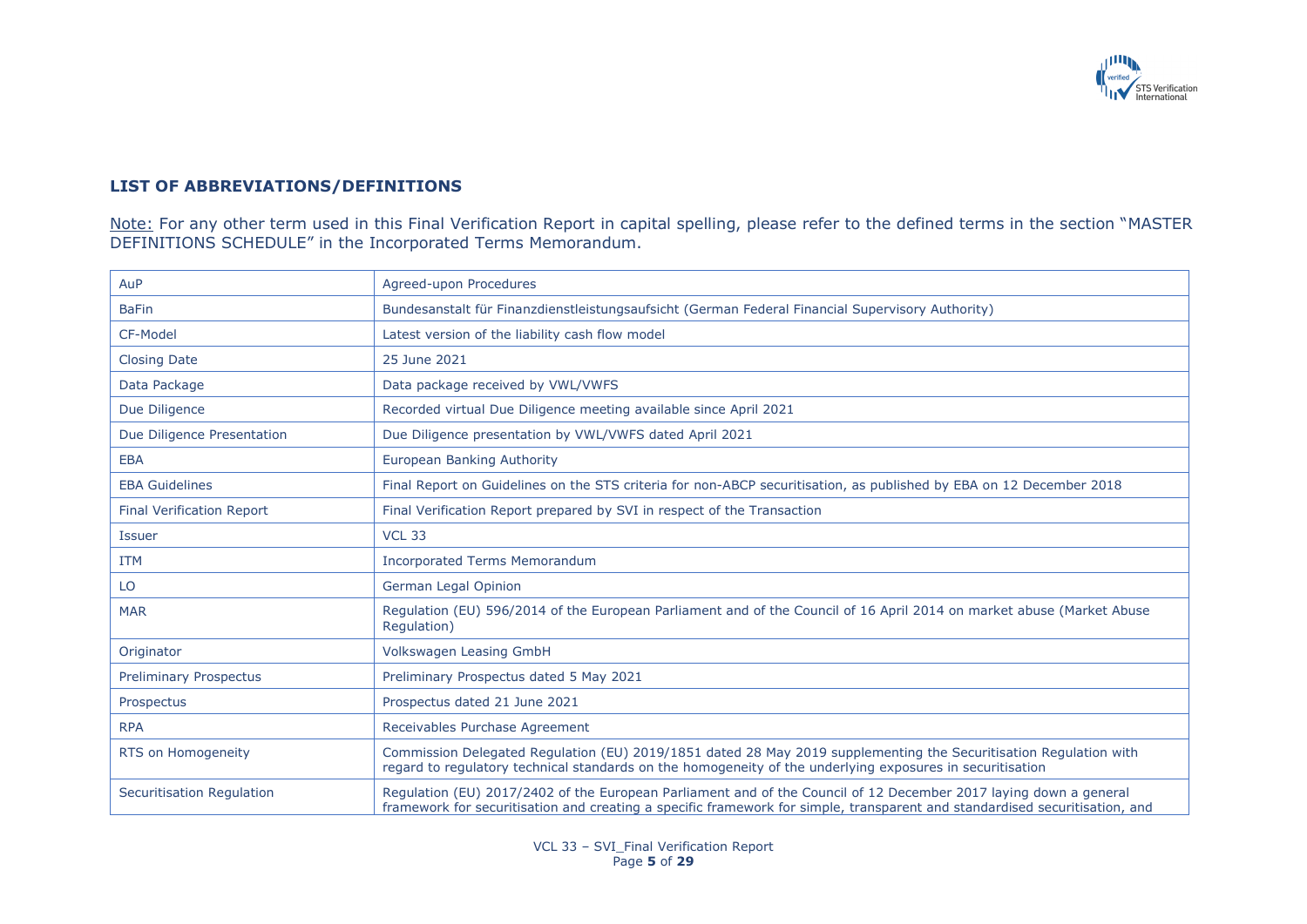

|                      | amending Directives 2009/65/EC, 2009/138/EC and 2011/61/EU and Regulations (EC) No 1060/2009 and (EU) No 648/2012,<br>as amended by Regulation (EU) 2021/557 of 31 March 2021 |
|----------------------|-------------------------------------------------------------------------------------------------------------------------------------------------------------------------------|
| <b>Seller</b>        | Volkswagen Leasing GmbH                                                                                                                                                       |
| Servicer             | Volkswagen Leasing GmbH                                                                                                                                                       |
| <b>SPV</b>           | Special Purpose Vehicle or Issuer                                                                                                                                             |
| <b>Transaction</b>   | The securitisation of auto lease receivables involving VCL 33 as Issuer                                                                                                       |
| <b>VCL 33</b>        | VCL Multi-Compartment S.A., acting for and behalf of its Compartment VCL 33                                                                                                   |
| <b>VCL Master C1</b> | VCL Master S.A., Compartment 1                                                                                                                                                |
| <b>VWFS</b>          | Volkswagen Financial Services AG                                                                                                                                              |
| <b>VWL</b>           | Volkswagen Leasing GmbH                                                                                                                                                       |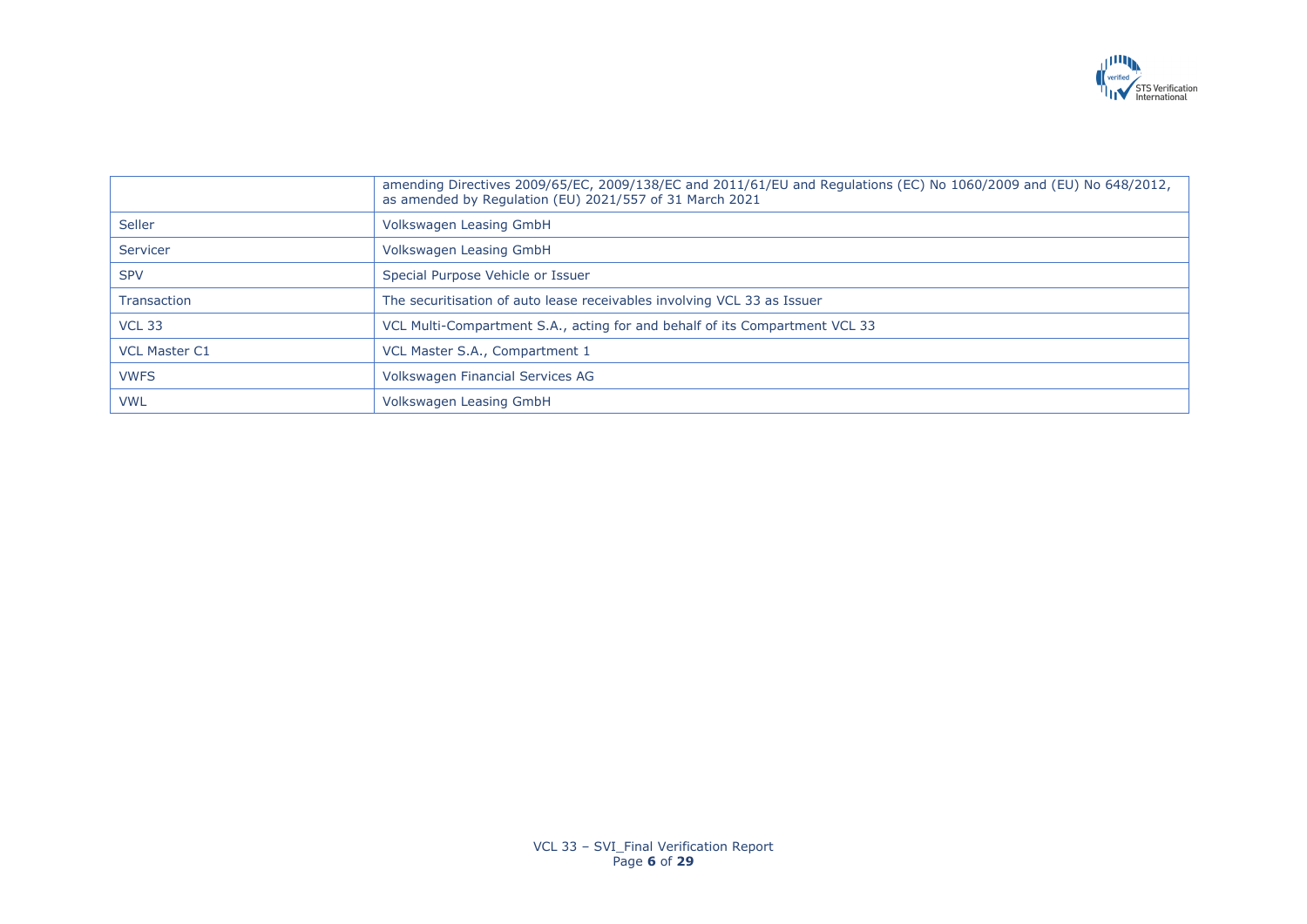

| #            | <b>Criterion Article 20 (1)</b>                                                                                                   | <b>Verification Report</b>                                                                                                                                                                                                                                                                                                                                                                                                                                                                                                                                     |
|--------------|-----------------------------------------------------------------------------------------------------------------------------------|----------------------------------------------------------------------------------------------------------------------------------------------------------------------------------------------------------------------------------------------------------------------------------------------------------------------------------------------------------------------------------------------------------------------------------------------------------------------------------------------------------------------------------------------------------------|
| $\mathbf{1}$ | Assignment or transfer of<br>ownership of the risk position<br>takes place by means of a true<br>sale and is legally enforceable. | Verification Method: Legal (Legal opinion, Prospectus) / Due Diligence                                                                                                                                                                                                                                                                                                                                                                                                                                                                                         |
|              |                                                                                                                                   | The Transaction provides for a sale and assignment of fixed rate auto lease receivables at Closing Date (scheduled for 25 June<br>2021) from Volkswagen Leasing GmbH ("Originator" and "Servicer") to VCL Multi-Compartment S.A., acting for and behalf of its<br>Compartment VCL 33 ("Issuer"). Receivables are subject to certain Eligibility Criteria, inter alia, subject to German law,<br>denominated in Euro and with lessees in Germany. The Originator is appointed as the Servicer of the Transaction in accordance<br>with the Servicing Agreement. |
|              |                                                                                                                                   | Legal Opinion (LO):                                                                                                                                                                                                                                                                                                                                                                                                                                                                                                                                            |
|              |                                                                                                                                   | Subject to various assumptions and qualifications, the LO expresses the opinion that, upon closing and receipt of the purchase<br>price in accordance with the RPA and in so far as such assets came into existence prior to the commencement of insolvency<br>proceedings in relation to the Seller, the in rem transfer of Lease Receivables, Lease Collateral and identified Leased Vehicles will:                                                                                                                                                          |
|              |                                                                                                                                   | be recognised by the competent German courts as being effective to transfer legal title to such Lease Receivables, Lease<br>Collateral and Leased Vehicles to the Issuer pursuant to the terms of the RPA,                                                                                                                                                                                                                                                                                                                                                     |
|              |                                                                                                                                   | be binding on the Seller or any third party such as any creditors of the Seller or the VCL Master Security Trustee or an<br>insolvency administrator, and                                                                                                                                                                                                                                                                                                                                                                                                      |
|              |                                                                                                                                   | • allow for segregation (Aussonderung) in any insolvency proceedings of the Seller or the VCL Master Security Trustee<br>provided that with respect to the Lease Vehicles the Issuer will be entitled to separate satisfaction (Absonderung) only.                                                                                                                                                                                                                                                                                                             |
|              |                                                                                                                                   | The LO contains customary assumptions inter alia as to the solvency of the Parties and the arm's length commercial terms of the<br>transaction documents.                                                                                                                                                                                                                                                                                                                                                                                                      |
|              |                                                                                                                                   | The LO contains customary assumptions and qualifications with regard to avoidance, claw-back and re-characterisation into<br>secured lending. It describes the realisation right of an insolvency administrator with respect to movable assets in his possession,<br>which were transferred for security purposes, and any rights and claims assigned for security purposes. In this case, the<br>insolvency administrator would be entitled to deduct determination and enforcement fees from the enforcement proceeds.                                       |
|              |                                                                                                                                   | The contractual framework creating and governing the underlying exposures is not covered by the LO or any other external legal<br>memo or in-house confirmation known to us. Instead, the LO relies on the warranties given by VWL pursuant to section 4.1(a) of<br>the RPA, e.g. with respect to the legally valid, binding and enforceable nature of the underlying Lease Contracts and purchased<br>Lease Receivables, the absence of restrictions against the assignment of Lease Receivables and the existence of the Leased<br>Vehicles.                 |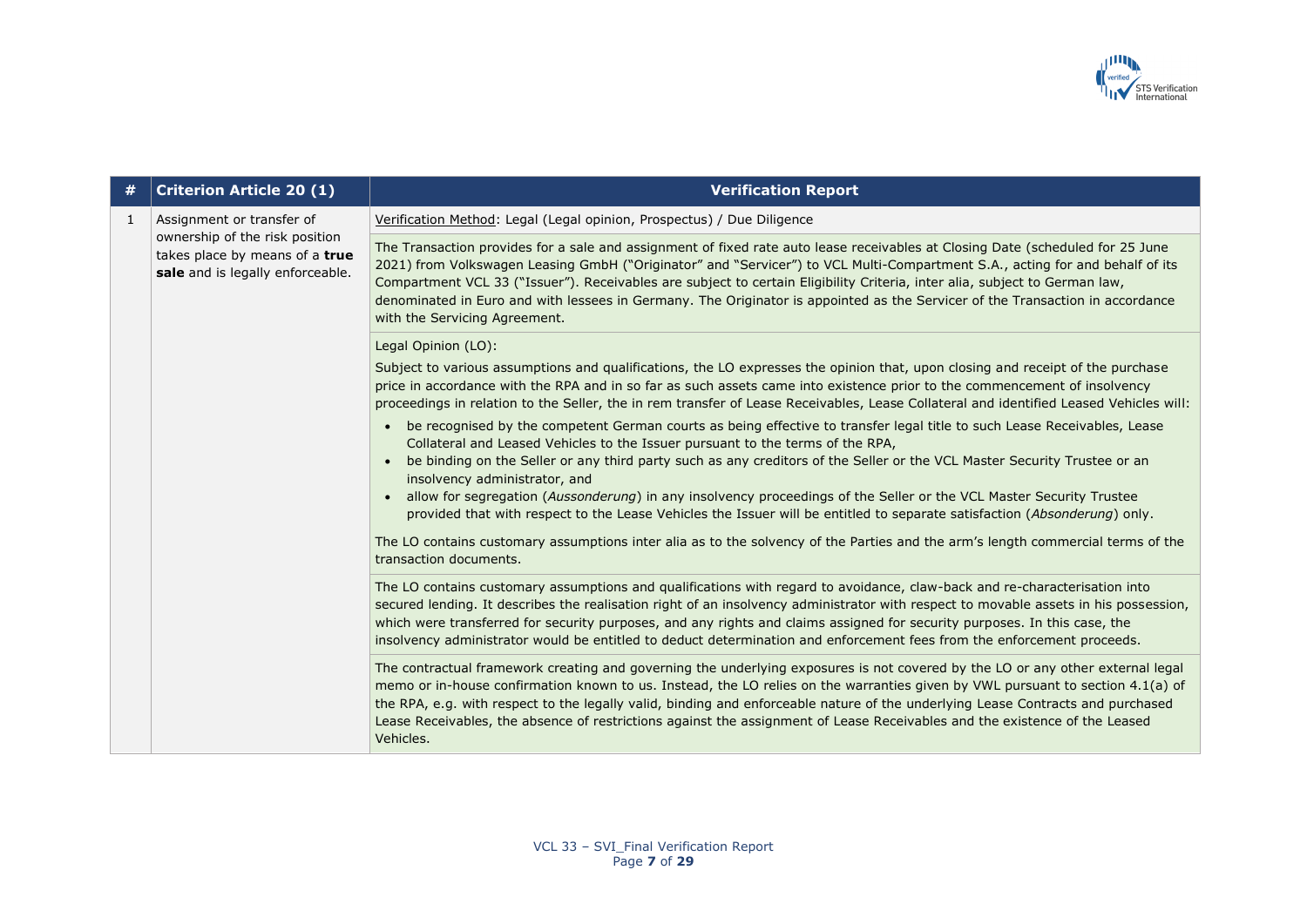

| # | $ $ Criterion Article 20 $(1)$ | <b>Verification Report</b>                                                                                                               |
|---|--------------------------------|------------------------------------------------------------------------------------------------------------------------------------------|
|   | Requirements for the external  | Verification Method: Legal (Legal opinion) / Due Diligence                                                                               |
|   | legal opinion                  | The Legal Opinion is provided by Hogan Lovells International LLP, a well-known law firm with expertise in the area of<br>securitisation. |
|   |                                | The LO has been made available to SVI as third-party verification agent and to relevant competent supervisory authorities.               |

| # | <b>Criterion Article 20 (2)</b>                                                                                         | <b>Verification Report</b>                                                                                                                                                                                                                                                                                                                                                                                                        |
|---|-------------------------------------------------------------------------------------------------------------------------|-----------------------------------------------------------------------------------------------------------------------------------------------------------------------------------------------------------------------------------------------------------------------------------------------------------------------------------------------------------------------------------------------------------------------------------|
|   | Specification of increased claw-                                                                                        | Verification Method: Legal (Legal opinion)                                                                                                                                                                                                                                                                                                                                                                                        |
|   | back risks: Are there any<br>provisions in the respective<br>national insolvency law which<br>could render the transfer | Other than as provided by applicable German insolvency laws in case of transfers which are fraudulent, damaging to creditors or<br>favouring certain creditors, there are no such increased risks. Such provisions are considered non-increased claw-back provisions<br>under Art. 20 (3) of the Securitisation Regulation.                                                                                                       |
|   | voidable?                                                                                                               | Pursuant to clause 7.2 of the Note Purchase Agreement, VWL will sign at the Closing Date (25 June 2021) a letter confirming the<br>solvency of VWL and the truth and correctness on the Closing Date of the representations and warranties contained herein and<br>that the Issuer and VWL have performed all of their respective obligations under the Note Purchase Agreement to be performed<br>on or before the Closing Date. |

| # | <b>Criterion Article 20 (3)</b>                               | <b>Verification Report</b>                                                                                         |
|---|---------------------------------------------------------------|--------------------------------------------------------------------------------------------------------------------|
|   | Specification of non-increased                                | Verification Method: Legal (Legal opinion)                                                                         |
|   | claw-back risks: National<br>insolvency laws are harmless, as | Applicable German insolvency laws are considered not to represent any severe claw-back risks (see above under #3). |
|   | they provide for the possibility of                           |                                                                                                                    |
|   | reassignment in other unfair                                  |                                                                                                                    |
|   | ways in the event of fraud,                                   |                                                                                                                    |
|   | damage to creditors or favouring                              |                                                                                                                    |
|   | other creditors.                                              |                                                                                                                    |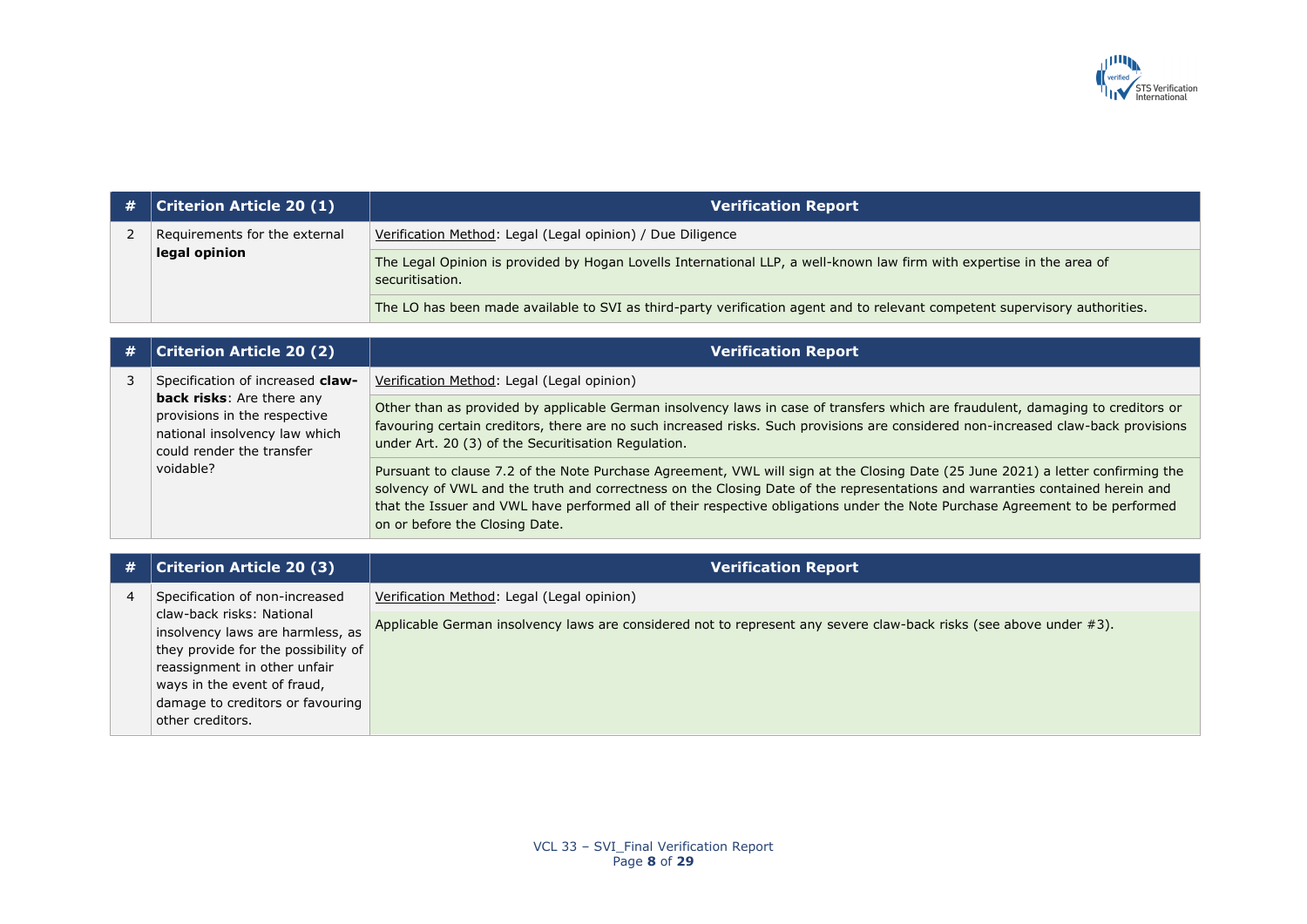

| # | <b>Criterion Article 20 (4)</b>                                                                                                                                                                | <b>Verification Report</b>                                                                                                                                                                                                                                                                                                                                                                                                                                                                                                                                                                                                      |
|---|------------------------------------------------------------------------------------------------------------------------------------------------------------------------------------------------|---------------------------------------------------------------------------------------------------------------------------------------------------------------------------------------------------------------------------------------------------------------------------------------------------------------------------------------------------------------------------------------------------------------------------------------------------------------------------------------------------------------------------------------------------------------------------------------------------------------------------------|
| 5 | If the sale and transfer is not                                                                                                                                                                | Verification Method: Legal (Legal opinion, Receivables purchase agreement)                                                                                                                                                                                                                                                                                                                                                                                                                                                                                                                                                      |
|   | taking place directly between the<br>seller and the SPV but<br>intermediate sales take place,<br>is the true sale still fulfilled?                                                             | Under the transaction structure used by VWL, VWL has originally sold and assigned the underlying exposures to VCL Master C1.<br>With the consent of VCL Master C1 pursuant to §185 (1) of the German Civil Code, at Closing Date VWL will sell and assign such<br>underlying exposures to VCL 33 acting as Issuer of the ABS notes to be issued.                                                                                                                                                                                                                                                                                |
|   |                                                                                                                                                                                                | The chosen structure ensures the transition from the warehousing phase to the term take-out and allows the Seller to provide the<br>required warranties and guarantees in respect of the sold and assigned underlying exposures. Given that the Seller is the original<br>lender who sells with the prior permission ( <i>Einwilligung</i> ) of VCL Master C1 the underlying exposures to VCL 33, there is no<br>intermediate sale within the meaning of Art. 20 (4) of the Securitisation Regulation and the true sale needs to be confirmed in the<br>legal opinion solely in respect of the transfer between VWL and VCL 33. |
|   |                                                                                                                                                                                                |                                                                                                                                                                                                                                                                                                                                                                                                                                                                                                                                                                                                                                 |
| # | <b>Criterion Article 20 (5)</b>                                                                                                                                                                | <b>Verification Report</b>                                                                                                                                                                                                                                                                                                                                                                                                                                                                                                                                                                                                      |
| 6 | If the transfer of receivables<br>and the perfection take place<br>at a later stage, are the trigger<br>events in relation to the seller's<br>credit quality standing<br>sufficiently defined? | Verification Method: Legal (Legal opinion, Receivables purchase agreement)                                                                                                                                                                                                                                                                                                                                                                                                                                                                                                                                                      |
|   |                                                                                                                                                                                                | The transfer of the underlying exposures will occur at the Closing Date of the Transaction (25 June 2021), i.e. there will be no<br>transfer of lease receivables at a later stage.                                                                                                                                                                                                                                                                                                                                                                                                                                             |
| # | <b>Criterion Article 20 (6)</b>                                                                                                                                                                | <b>Verification Report</b>                                                                                                                                                                                                                                                                                                                                                                                                                                                                                                                                                                                                      |
| 7 | <b>Representations and</b><br>warranties of the seller<br>regarding to the legal condition<br>of the underlying exposures                                                                      | Verification Method: Legal (Receivables purchase agreement)                                                                                                                                                                                                                                                                                                                                                                                                                                                                                                                                                                     |
|   |                                                                                                                                                                                                | The Seller (who is the original lender) warrants that the underlying Lease Contracts are legally valid and binding agreements, see<br>Clause 4.1 (a) of the RPA. SVI has obtained confirmation from the Seller's inhouse legal counsel that the standard lease contracts<br>in use by the seller do not contain any prohibition of assignment.                                                                                                                                                                                                                                                                                  |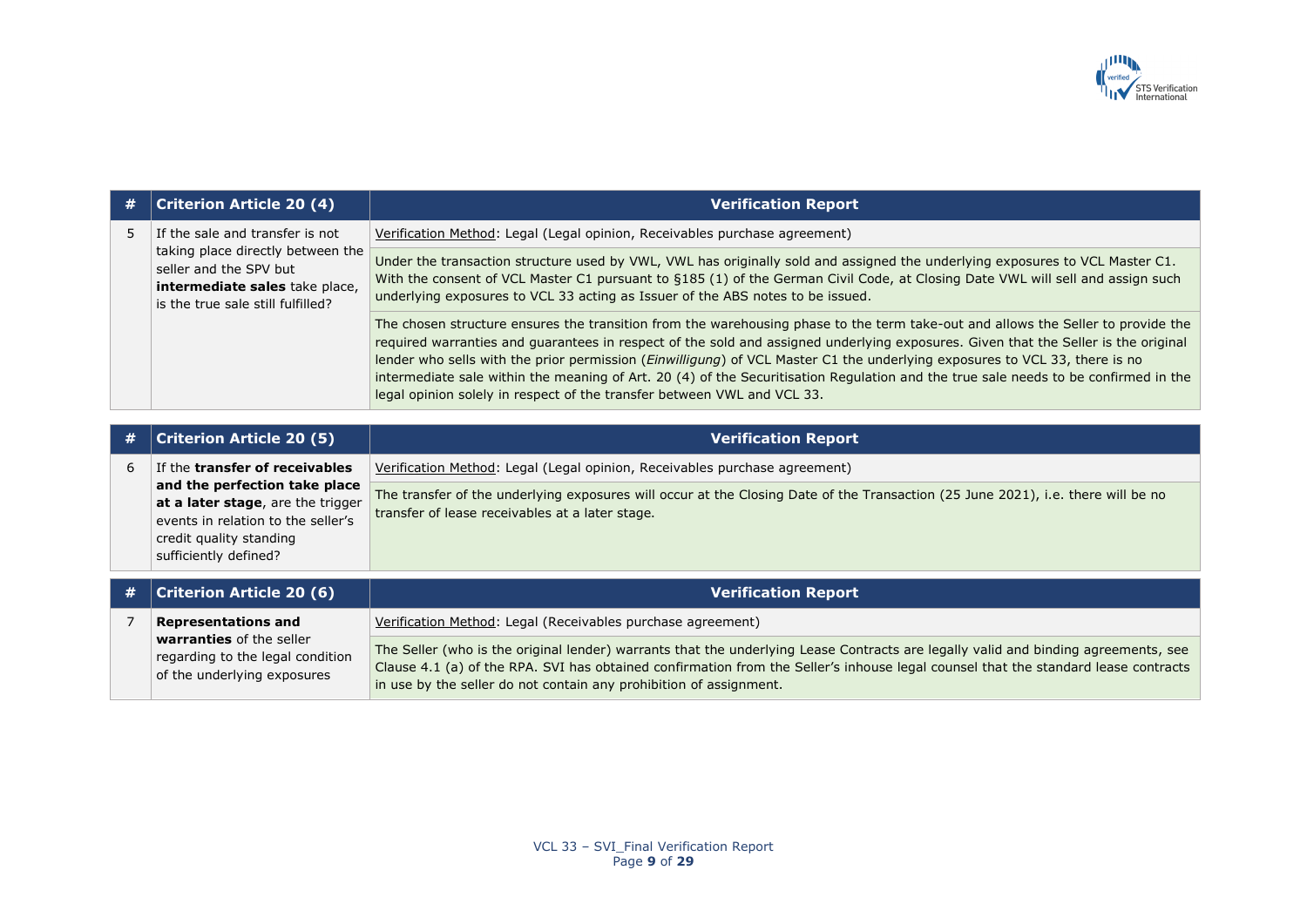

| # | <b>Criterion Article 20 (7)</b>                                                                | <b>Verification Report</b>                                                                                                                                                                                                                                                |
|---|------------------------------------------------------------------------------------------------|---------------------------------------------------------------------------------------------------------------------------------------------------------------------------------------------------------------------------------------------------------------------------|
| 8 | Predetermined, clear and<br>documented selection criteria<br>('eligibility criteria') (I / II) | Verification Method: Legal (Receivables purchase agreement)                                                                                                                                                                                                               |
|   |                                                                                                | The underlying exposures transferred from the Seller to the SPV are selected according to predetermined, clear and documented<br>eligibility criteria, see clause 4 "Warranties by VWL with respect to the Purchased Lease Receivables" of the RPA.                       |
|   |                                                                                                | The Transaction is amortising and does not feature a revolving period.                                                                                                                                                                                                    |
|   |                                                                                                | The eligibility criteria for the term take-out are the same as for the initial purchase of the underlying exposures by VCL Master C1<br>for the purposes of the warehousing. There are no exposures that will be transferred to the SPV after closing of the transaction. |

| # | <b>Criterion Article 20 (7)</b>                                     | <b>Verification Report</b>                                                                                                                                                                                                                                                                                                    |
|---|---------------------------------------------------------------------|-------------------------------------------------------------------------------------------------------------------------------------------------------------------------------------------------------------------------------------------------------------------------------------------------------------------------------|
|   | Predetermined, clear and                                            | Verification Method: Data (AuP Report)                                                                                                                                                                                                                                                                                        |
|   | documented selection criteria<br>('eligibility criteria') (II / II) | The asset audit, whereby the audit company performs certain Agreed-upon Procedures with respect to the compliance of the<br>underlying exposures in a randomly selected sample, covers the key eligibility criteria specified for the Transaction. Please also<br>refer to #40 for a summary of the scope of the asset audit. |

| #  | <b>Criterion Article 20 (7)</b> | <b>Verification Report</b>                                                                                                                                                                                                                                                                                                                                                                                                                    |
|----|---------------------------------|-----------------------------------------------------------------------------------------------------------------------------------------------------------------------------------------------------------------------------------------------------------------------------------------------------------------------------------------------------------------------------------------------------------------------------------------------|
| 10 | No active portfolio management  | Verification Method: Due Diligence                                                                                                                                                                                                                                                                                                                                                                                                            |
|    |                                 | The underlying exposures in the provisional and final pool are selected based on a well-established, random selection process.                                                                                                                                                                                                                                                                                                                |
|    |                                 | In case an underlying exposure should turn out to be not eligible and the interests of the Issuer or noteholders are materially and<br>adversely affected, VWL has the obligation to either remedy the matter, replace the relevant Purchased Lease Receivable with a<br>new Lease Receivable, or repurchase the underlying exposure, see clause 4.3 of the RPA.                                                                              |
|    |                                 | Generally, the above described repurchase mechanism used in the Transaction (a) does not make the performance of the<br>Transaction dependent both on the performance of the underlying exposures and on the performance of the portfolio<br>management, and (b) is not performed for speculative purposes aiming to achieve better performance, increased yield, overall<br>financial returns or other purely financial or economic benefit. |
|    |                                 | As a result of the above, the criterion "no active portfolio management" is fulfilled.                                                                                                                                                                                                                                                                                                                                                        |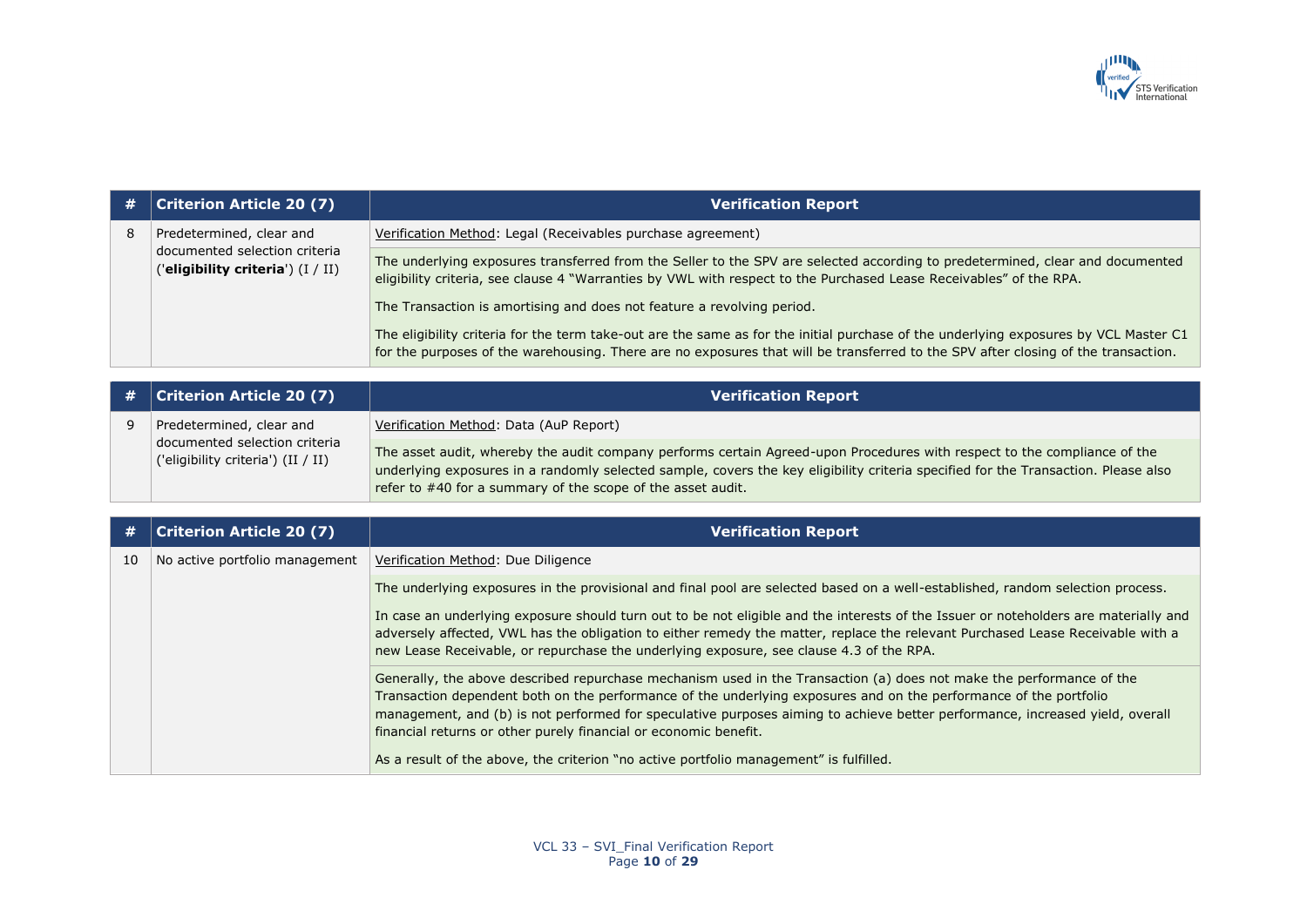

| #  | <b>Criterion Article 20 (8)</b>                                                         | <b>Verification Report</b>                                                                                                                                                                                                                                                                                                                                                                                                                                                           |
|----|-----------------------------------------------------------------------------------------|--------------------------------------------------------------------------------------------------------------------------------------------------------------------------------------------------------------------------------------------------------------------------------------------------------------------------------------------------------------------------------------------------------------------------------------------------------------------------------------|
| 11 | Securitisation of a                                                                     | Verification Method: Legal (Transaction documents)                                                                                                                                                                                                                                                                                                                                                                                                                                   |
|    | homogeneous portfolio in<br>terms of asset classes $(I / III)$                          | The underlying exposures fall into the asset type according to Art. 1 (a) (v) of the Commission Delegated Regulation (EU)<br>2019/1851 on Homogeneity (i.e. auto loans and leases).                                                                                                                                                                                                                                                                                                  |
|    |                                                                                         | The Seller has chosen the homogeneity factor according to Art. 2 (4) (b) of the Commission Delegated Regulation (EU)<br>2019/1851 on Homogeneity, i.e. jurisdiction, whereby the pool shall consist of underlying exposures relating to obligors with<br>residence in one jurisdiction (Germany) only, see section "Description of the Portfolio", subsection "Warranties and Guarantees in<br>relation to the Sale of the Purchased Lease Receivables", item (c) of the Prospectus. |
|    |                                                                                         | The requirement of lessees being resident in Germany is part of the Eligibility Criteria.                                                                                                                                                                                                                                                                                                                                                                                            |
|    |                                                                                         |                                                                                                                                                                                                                                                                                                                                                                                                                                                                                      |
| #  | <b>Criterion Article 20 (8)</b>                                                         | <b>Verification Report</b>                                                                                                                                                                                                                                                                                                                                                                                                                                                           |
| 12 | Securitisation of a homogeneous                                                         | Verification Method: Due Diligence (Underwriting and Servicing Policy)                                                                                                                                                                                                                                                                                                                                                                                                               |
|    | portfolio in terms of asset<br>classes $(II / III)$                                     | The underlying exposures have been originated in accordance with consistent underwriting standards, as presented in the Due<br>Diligence and further described in #17 and #18. No distinction is made between securitised and non-securitised receivables. The<br>processes assure that only lessees with resident in Germany are originated according to the underwriting policy.                                                                                                   |
|    |                                                                                         | The same applies to the servicing policy, with the underlying exposures being serviced using consistent standards and no<br>distinction being made between securitised and non-securitised receivables.                                                                                                                                                                                                                                                                              |
|    |                                                                                         |                                                                                                                                                                                                                                                                                                                                                                                                                                                                                      |
| #  | <b>Criterion Article 20 (8)</b>                                                         | <b>Verification Report</b>                                                                                                                                                                                                                                                                                                                                                                                                                                                           |
| 13 | Securitisation of a homogeneous<br>portfolio in terms of asset<br>classes $(III / III)$ | Verification Method: Data (AuP Report)                                                                                                                                                                                                                                                                                                                                                                                                                                               |
|    |                                                                                         | The homogeneity factor "residence in Germany" is, through the check of the data field "Lessee Address/Post Code (original)" part<br>of the Pool Data and Eligibility Criteria Verification as further described in #40. The Lease Contracts have been entered into<br>exclusively with Lessees which have their registered office (for corporate entities) or place of residency (for individuals) in<br>Germany, please refer to Eligibility Criterion 4.1 (k) of the RPA.          |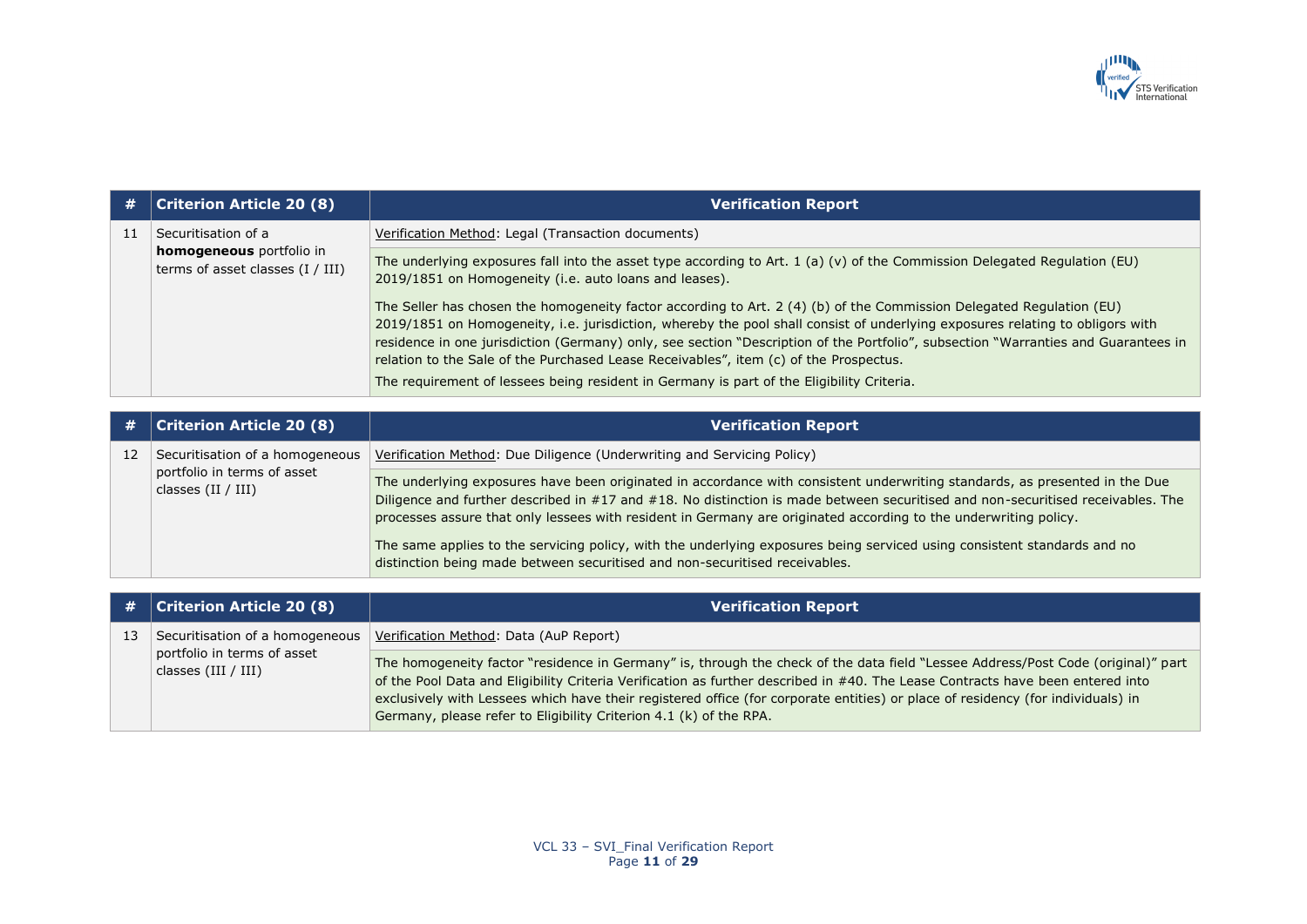

|    | $\#$   Criterion Article 20 (8)                                          | <b>Verification Report</b>                                                                                                                                                                                                                                                                                                         |
|----|--------------------------------------------------------------------------|------------------------------------------------------------------------------------------------------------------------------------------------------------------------------------------------------------------------------------------------------------------------------------------------------------------------------------|
| 14 | The underlying exposures                                                 | Verification Method: Legal (Legal opinion) / Due Diligence                                                                                                                                                                                                                                                                         |
|    | contain obligations that are<br>contractually binding and<br>enforceable | Clause 4.1 of the RPA contains warranties by the Seller as to the legally valid, binding and enforceable nature of the underlying<br>exposures, i.e. the Lease Contracts (which term includes by definition the general terms and conditions - see section "Master"<br>Definitions Schedule" of the ITM). Please also refer to #1. |

| #  | <b>Criterion Article 20 (8)</b>                                                                                                 | <b>Verification Report</b>                                                                                                                                                                                                                                                                                                                                                                                                                                                                                                                                                                                                                                                                                                                                     |
|----|---------------------------------------------------------------------------------------------------------------------------------|----------------------------------------------------------------------------------------------------------------------------------------------------------------------------------------------------------------------------------------------------------------------------------------------------------------------------------------------------------------------------------------------------------------------------------------------------------------------------------------------------------------------------------------------------------------------------------------------------------------------------------------------------------------------------------------------------------------------------------------------------------------|
| 15 | The underlying exposures have                                                                                                   | Verification Method: Legal (Legal opinion, Transaction documents) / Due Diligence / Data (AuP Report)                                                                                                                                                                                                                                                                                                                                                                                                                                                                                                                                                                                                                                                          |
|    | defined periodic payment<br>streams and do not include<br><b>transferable securities other</b><br>than unlisted corporate bonds | The underlying exposures for the transaction represent standard auto lease agreements originated by VWL in respect of<br>commercial and private clients. For the purposes of the transaction, two contract types form part of the securitised portfolio:<br>(1) Closed End Lease Contracts and (2) Open End Lease Contracts. The two contract types differ mainly in relation to the<br>treatment of residual values for the financed vehicles (guaranteed by the car dealer for the majority of the closed end leases and<br>fixed for the open end leases, in both cases not part of the underlying exposures) but do not differ structurally in terms of<br>payment streams, as discussed in the Due Diligence and shown in the Due Diligence Presentation. |
|    |                                                                                                                                 | The underlying exposures represent the finance portion (itself comprising a claim against the lessees in respect of principal and<br>interest, see definition of Lease Receivable) paid by the lessee during the term of the lease contract and have defined periodic<br>payment streams during that term. The residual value portion does not form part of the underlying exposures.                                                                                                                                                                                                                                                                                                                                                                          |
|    |                                                                                                                                 | The Eligibility Criteria restrict the underlying exposures to lease receivables originated under a Lease Contract, thereby<br>eliminating any transferable security from the portfolio. The compliance of the preliminary pool with the Eligibility Criteria has<br>been verified through the Pool Data and Eligibility Criteria Verification (see #40).                                                                                                                                                                                                                                                                                                                                                                                                       |

| #  | <b>Criterion Article 20 (9)</b>                                           | <b>Verification Report</b>                                                                                                                                                                                                                                                                                                                                                |
|----|---------------------------------------------------------------------------|---------------------------------------------------------------------------------------------------------------------------------------------------------------------------------------------------------------------------------------------------------------------------------------------------------------------------------------------------------------------------|
| 16 | Are there any <b>securitisation</b><br><b>positions</b> in the portfolio? | Verification Method: Legal (Transaction documents) / Due Diligence / Data (AuP Report)                                                                                                                                                                                                                                                                                    |
|    |                                                                           | The Eligibility Criteria restrict the underlying exposures to lease receivables originated under a Lease Contract, thereby assuring<br>that no securitisation position may become part of the portfolio. The compliance of the preliminary pool with the Eligibility Criteria<br>has been verified through the Pool Data and Eligibility Criteria Verification (see #40). |
|    |                                                                           | As demonstrated during the Due Diligence, the origination and/or resale of securitisation positions is not part of the business<br>model of the Originator and not permitted under the Originator's underwriting policy.                                                                                                                                                  |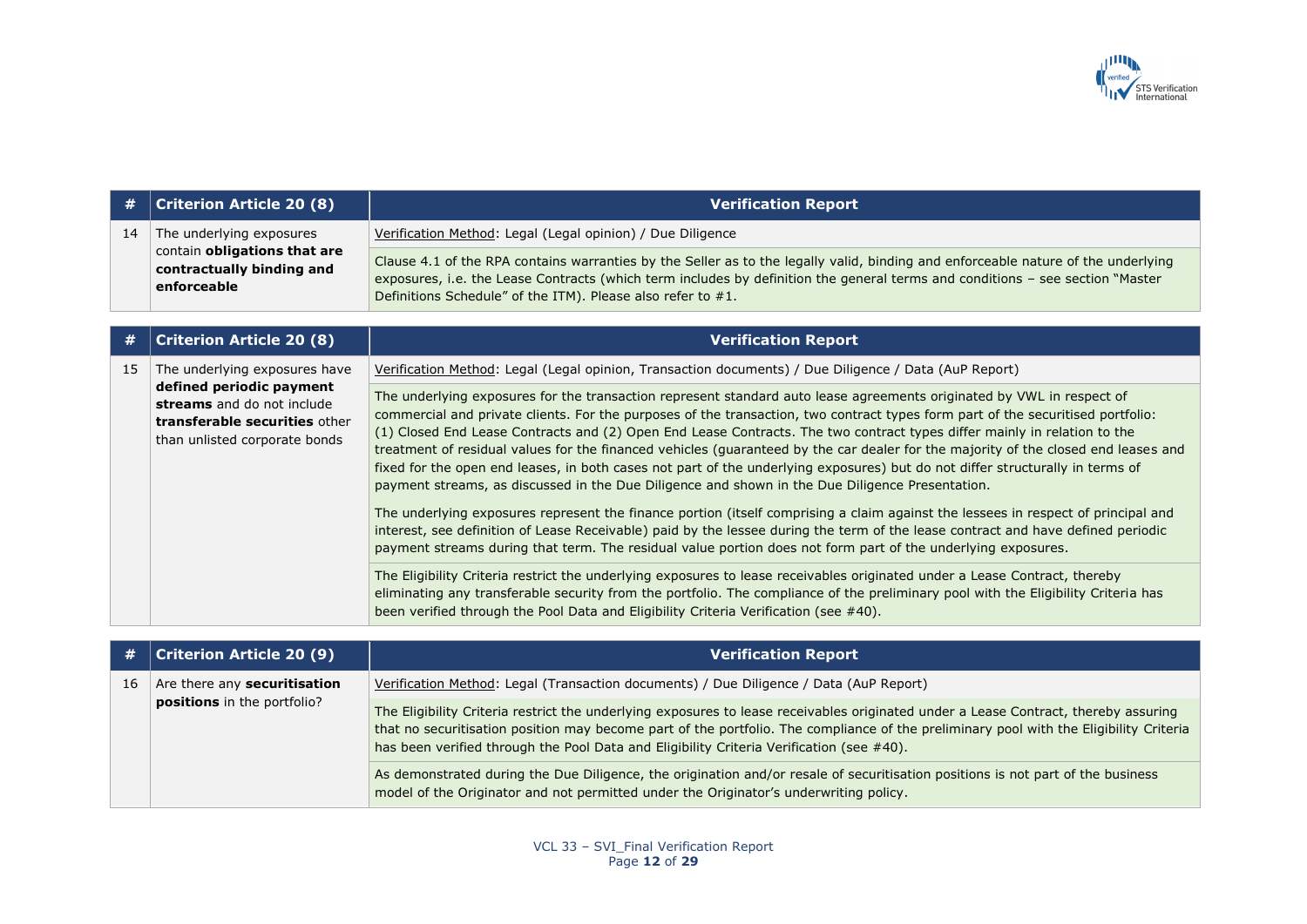

| #  | <b>Criterion Article 20 (10)</b>                                                                                         | <b>Verification Report</b>                                                                                                                                                                                                                                                                                                                                                       |
|----|--------------------------------------------------------------------------------------------------------------------------|----------------------------------------------------------------------------------------------------------------------------------------------------------------------------------------------------------------------------------------------------------------------------------------------------------------------------------------------------------------------------------|
| 17 | Origination of underlying<br>exposures in the ordinary<br>course of business of the<br>originator or the original lender | Verification Method: Legal (Transaction documents) / Due Diligence (Underwriting and Servicing Policy)                                                                                                                                                                                                                                                                           |
|    |                                                                                                                          | VWL is a market leading auto leasing company in Germany with over 500,000 newly leased vehicles per annum, active in<br>Germany since 1966. Organisation and business processes have been developed over decades as part of the (until 2017) ECB<br>regulated Volkswagen Financial Services AG.                                                                                  |
|    |                                                                                                                          | As presented and discussed in the Due Diligence, the well-developed and highly professional organisation of VWL's business<br>procedures is in line with the volume and quantity of business transactions. The car dealers form an integral part of the<br>origination process with sales representatives acting as agents for the Originator.                                   |
|    |                                                                                                                          | Accordingly, the business procedures assure that securitised exposures have been originated in the ordinary course of business<br>and in accordance with uniform standards. Deviations from the underwriting policy are only permissible in well-defined and<br>documented instances. The underlying exposures are selected for securitisation using a random selection process. |
|    |                                                                                                                          | The underlying exposures are similar to the non-securitised lease receivables in the asset type "auto loans and leases" due to the<br>strictly random selection process.                                                                                                                                                                                                         |
|    |                                                                                                                          | Please also refer to section "BUSINESS PROCEDURES OF VOLKSWAGEN LEASING GMBH" of the Prospectus.                                                                                                                                                                                                                                                                                 |
|    |                                                                                                                          | Since no exposures will be transferred to the Issuer after the Closing Date, no obligation to disclose material changes to the<br>underwriting policy after the closing of the Transaction applies.                                                                                                                                                                              |

| #  | <b>Criterion Article 20 (10)</b>                                                                                                       | <b>Verification Report</b>                                                                                                                                                                                                                                                                                                                                                                                                                                                                                                                                                                                                                                                                                                                                 |
|----|----------------------------------------------------------------------------------------------------------------------------------------|------------------------------------------------------------------------------------------------------------------------------------------------------------------------------------------------------------------------------------------------------------------------------------------------------------------------------------------------------------------------------------------------------------------------------------------------------------------------------------------------------------------------------------------------------------------------------------------------------------------------------------------------------------------------------------------------------------------------------------------------------------|
| 18 | <b>Underwriting standards for</b><br>securitised exposures are no less<br>stringent than those applied to<br>non-securitised exposures | Verification Method: Due Diligence                                                                                                                                                                                                                                                                                                                                                                                                                                                                                                                                                                                                                                                                                                                         |
|    |                                                                                                                                        | As presented and discussed in the Due Diligence, no distinction is made between securitised and non-securitised exposures in any<br>respect, be it applicable regulatory standards, competence grid and involvement of decision-makers, distribution channels,<br>product types and product characteristics, annual agreements on (sales) objectives, sales management measures and bonus<br>systems, lending standards, approval processes and incentive measures, credit processing, dunning procedures, debt collection,<br>realisation of collateral, customer service, outsourcing of sales, underwriting and servicing activities or areas of risk controlling,<br>accounting and reporting (except for the required reporting of ABS transactions). |
|    |                                                                                                                                        | Employees of the Originator or sales staff of the car dealers involved in the underwriting do not know whether a risk position<br>currently being processed for application will be securitised at a later stage or not.                                                                                                                                                                                                                                                                                                                                                                                                                                                                                                                                   |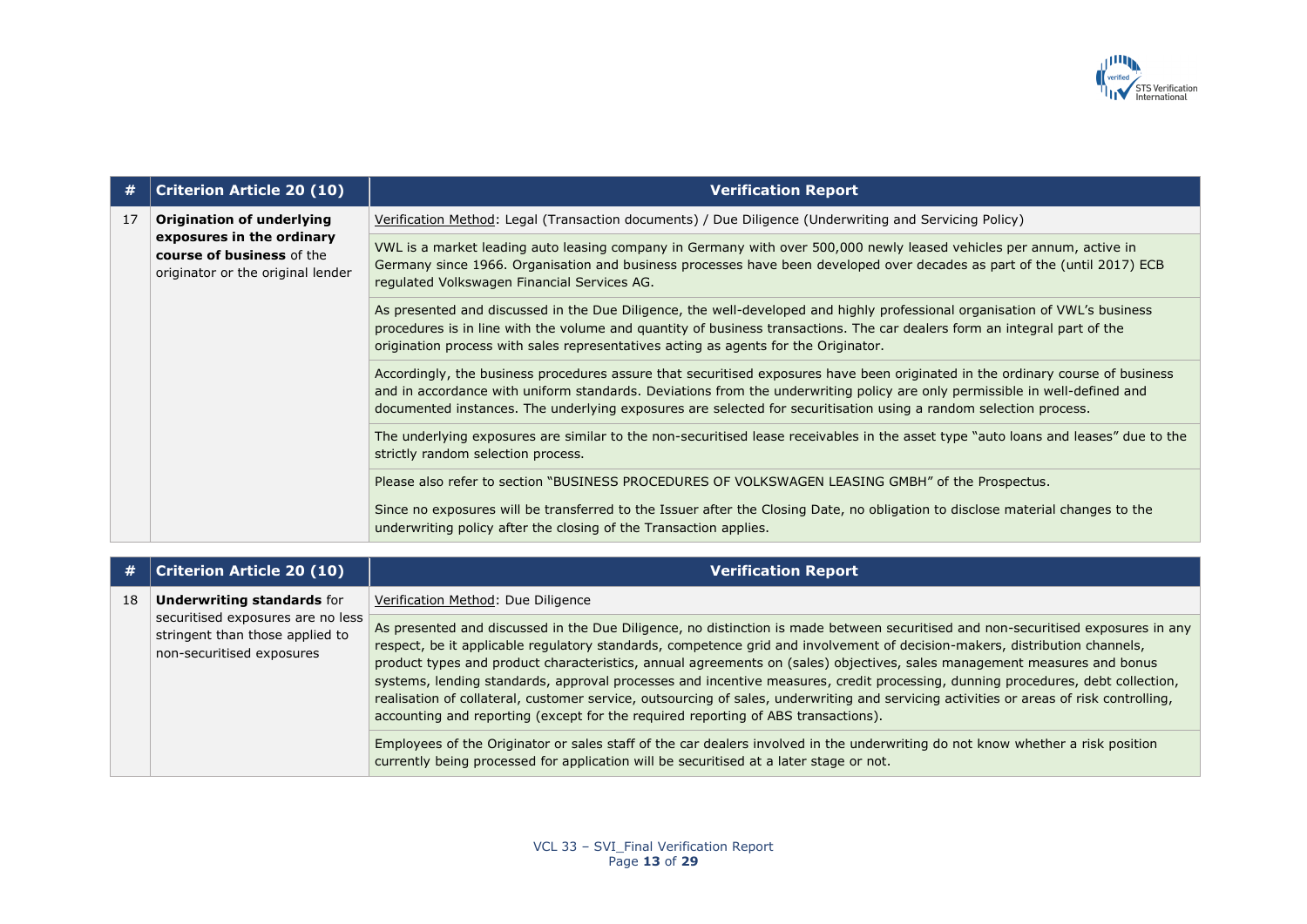

|    | <b>Criterion Article 20 (10)</b>                                                                                                                                                                                                                                                          | <b>Verification Report</b>                                                                                                                                                                                                                                                                                                                                                                               |
|----|-------------------------------------------------------------------------------------------------------------------------------------------------------------------------------------------------------------------------------------------------------------------------------------------|----------------------------------------------------------------------------------------------------------------------------------------------------------------------------------------------------------------------------------------------------------------------------------------------------------------------------------------------------------------------------------------------------------|
| 19 | Where the underlying exposures<br>are residential mortgage<br>loans, does the portfolio include<br>loans that have been self-<br>certified by the loan applicants?                                                                                                                        | Verification Method: Due Diligence                                                                                                                                                                                                                                                                                                                                                                       |
|    |                                                                                                                                                                                                                                                                                           | The Eligibility Criteria restrict the underlying exposures to Lease Receivables under auto Lease Contracts - therefore, residential<br>mortgage loans do not form part of the portfolio, please refer to section "4. WARRANTIES BY VWL WITH RESPECT TO THE<br>PURCHASED LEASE RECEIVABLES", clause 4.1 of the RPA.                                                                                       |
|    | <b>Criterion Article 20 (10)</b>                                                                                                                                                                                                                                                          | <b>Verification Report</b>                                                                                                                                                                                                                                                                                                                                                                               |
| 20 | <b>Assessment of the</b>                                                                                                                                                                                                                                                                  | Verification Method: Regulatory / Legal / Due Diligence / Data                                                                                                                                                                                                                                                                                                                                           |
|    | borrower's creditworthiness<br>performed in accordance<br>with certain EU Directives on<br>credit agreements for consumers<br>or on credit agreements for<br>consumers relating to residential<br>immovable property or, if<br>applicable, the analogous<br>provisions of a third country | VWL is a financial services institution ( <i>Finanzdienstleistungsinstitut</i> ) according to §1 (1a) German Banking Act. As such, the<br>Originator is supervised by BaFin as competent supervisory authority. As a precaution VWL performs the "Assessment of the<br>borrower's creditworthiness" with respect to lease contracts with consumers in accordance with Article 8 of Directive 2008/48/EU. |
|    | <b>Criterion Article 20 (10)</b>                                                                                                                                                                                                                                                          | <b>Verification Report</b>                                                                                                                                                                                                                                                                                                                                                                               |
| 21 | Originator's experience (as an<br>entity or through management<br>and senior staff) in origination of<br>similar risk positions                                                                                                                                                           | Verification Method: Regulatory (suitable proof incl. website) / Due Diligence                                                                                                                                                                                                                                                                                                                           |
|    |                                                                                                                                                                                                                                                                                           | As an institution, the Originator does have significantly more than 5 years of experience in origination and underwriting of<br>exposures similar to those securitised, see section "BUSINESS AND ORGANISATION OF VOLKSWAGEN LEASING GMBH",<br>subsection "Origination, Servicing and Securitisation Expertise" of the Prospectus.                                                                       |
|    | <b>Criterion Article 20 (11)</b>                                                                                                                                                                                                                                                          | <b>Verification Report</b>                                                                                                                                                                                                                                                                                                                                                                               |
| 22 | The underlying exposures are                                                                                                                                                                                                                                                              | Verification Method: Legal (Transaction documents)                                                                                                                                                                                                                                                                                                                                                       |
|    | transferred without undue<br>delay after selection                                                                                                                                                                                                                                        | The dates of the preliminary and final pool cuts are 31 March 2021 and 31 May 2021, respectively. Transfer of the final pool will<br>occur at closing (25 June 2021), i.e. without undue delay.                                                                                                                                                                                                          |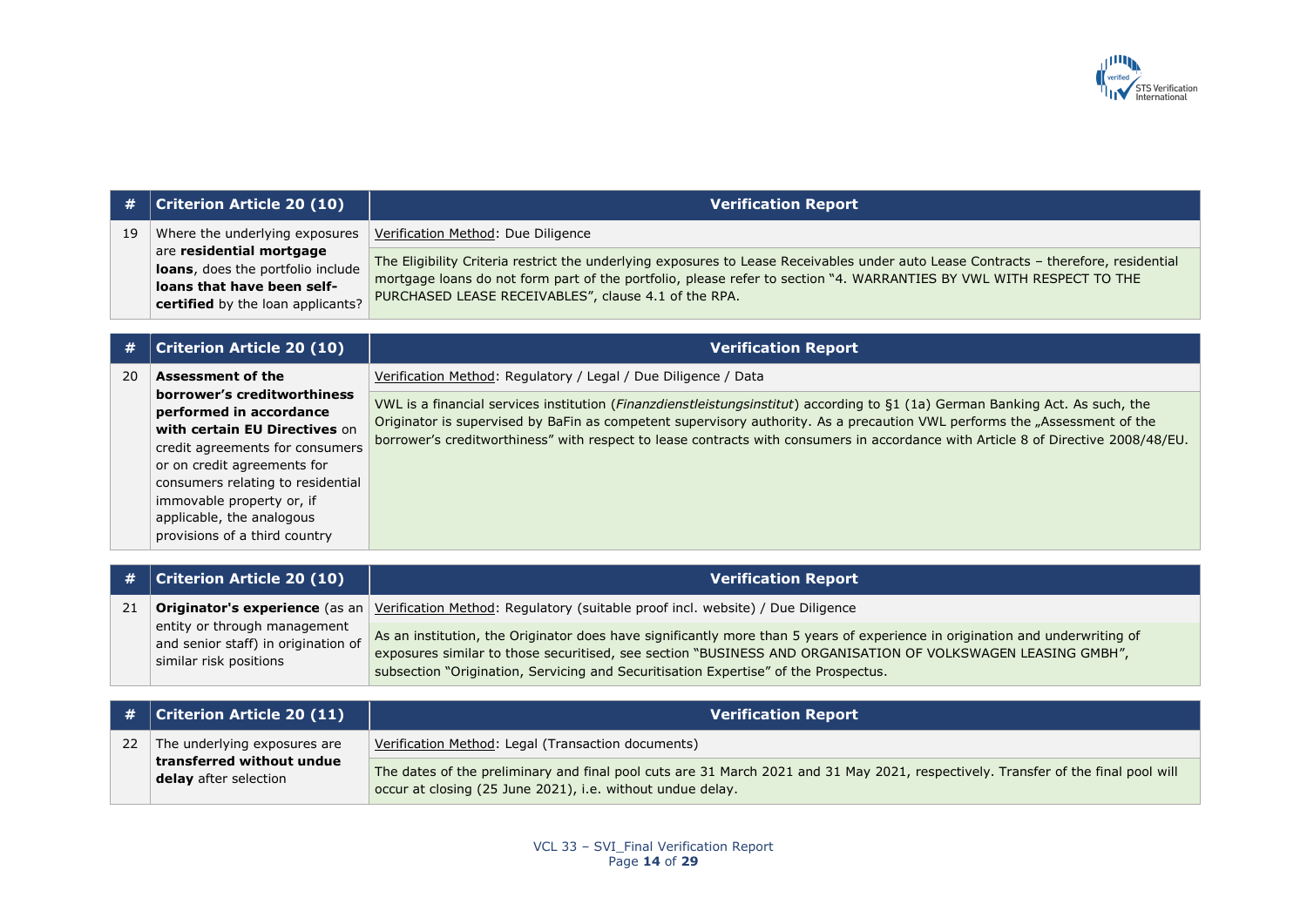

| #  | <b>Criterion Article 20 (11)</b>                                    | <b>Verification Report</b>                                                                                                                                                                                                                                                                                                                                                                                                                                                                                                                                                                                                                                                                                                                                                                                                                                                                                                                                                                                                                                    |
|----|---------------------------------------------------------------------|---------------------------------------------------------------------------------------------------------------------------------------------------------------------------------------------------------------------------------------------------------------------------------------------------------------------------------------------------------------------------------------------------------------------------------------------------------------------------------------------------------------------------------------------------------------------------------------------------------------------------------------------------------------------------------------------------------------------------------------------------------------------------------------------------------------------------------------------------------------------------------------------------------------------------------------------------------------------------------------------------------------------------------------------------------------|
| 23 | The underlying exposures do not                                     | Verification Method: Regulatory (suitable proof) / Legal (Transaction documents) / Due Diligence / Data (AuP Report)                                                                                                                                                                                                                                                                                                                                                                                                                                                                                                                                                                                                                                                                                                                                                                                                                                                                                                                                          |
|    | include any defaulted<br>exposures or to<br>debtors/guarantors with | The Originator is not an institution subject to Regulation (EU) 575/2013. However, it does apply the requirements of Art. 178 (1)<br>by analogy, as presented in the Due Diligence and confirmed by the Originator.                                                                                                                                                                                                                                                                                                                                                                                                                                                                                                                                                                                                                                                                                                                                                                                                                                           |
|    | impaired creditworthiness                                           | The Originator warrants that the underlying exposures will not include Lease Receivables relating to exposures in default (i.e.<br>lessees who are past due more than 90 days on any material obligation to VWL or who VWL considers as unlikely to pay their<br>obligations to VWL) (see clause 4.1 (t) (i) of the RPA).                                                                                                                                                                                                                                                                                                                                                                                                                                                                                                                                                                                                                                                                                                                                     |
|    |                                                                     | Furthermore, the underlying exposures will not include Lease Receivables relating to a credit-impaired lessee or guarantor who<br>(1) has been declared insolvent or had a court grant his creditors a final non-appealable right of enforcement or material damages<br>as a result of a missed payment within 3 years prior to the date of origination or has undergone a debt-restructuring process with<br>regard to his non-performing exposures within 3 years prior to the date of transfer of the Purchased Receivable to the SPV; (2)<br>was, at the time of origination, where applicable, on a public credit registry of persons with adverse credit history or, where there<br>is no such public credit registry, another credit registry that is available to VWL; or (3) has a credit assessment or a credit score<br>indicating that the risk of contractually agreed payments not being made is significantly higher than for comparable receivables<br>held by the Originator which are not securitised (see clause 4.1 (t) (ii) of the RPA). |
|    |                                                                     | The Originator represents, with regards to the question which sources of information it has used to identify defaulted exposures<br>and to determine if a borrower or guarantor is credit-impaired, that it has obtained information (1) from the lessee on origination<br>of the exposures, (2) in the course of VWL's servicing of the exposures, or (3) from a third party, see clause 4.1 (t) (ii) of the<br>RPA. This is in line with the 'best knowledge' standard stipulated in the EBA Guidelines.                                                                                                                                                                                                                                                                                                                                                                                                                                                                                                                                                    |
|    |                                                                     | Lessees and guarantors (i) declared insolvent and/or undergone a debt-restructuring process, or (ii) found on a public or other<br>credit registry of persons with adverse credit history are generally not eligible according to the underwriting policy, as discussed in<br>the Due Diligence.                                                                                                                                                                                                                                                                                                                                                                                                                                                                                                                                                                                                                                                                                                                                                              |
|    |                                                                     | The Eligibility Criteria restrict the underlying exposures where the lessee (i) has been declared insolvent, (ii) was at the time of<br>origination on a public credit registry of persons with adverse credit history, or (iii) has a credit assessment indicating that the risk<br>of contractually agreed payments not being made is significantly higher than for comparable receivables held by VWL which are<br>not securitised (see clause 4.1 (t) (ii) of the RPA), thereby assuring that no credit-impaired Lessee may become part of the<br>portfolio.                                                                                                                                                                                                                                                                                                                                                                                                                                                                                              |
|    |                                                                     | The Originator has IT systems in place to ensure that defaulted exposures or exposures to lessees/guarantors with impaired<br>creditworthiness are excluded from the pool cut as of the time of the selection.                                                                                                                                                                                                                                                                                                                                                                                                                                                                                                                                                                                                                                                                                                                                                                                                                                                |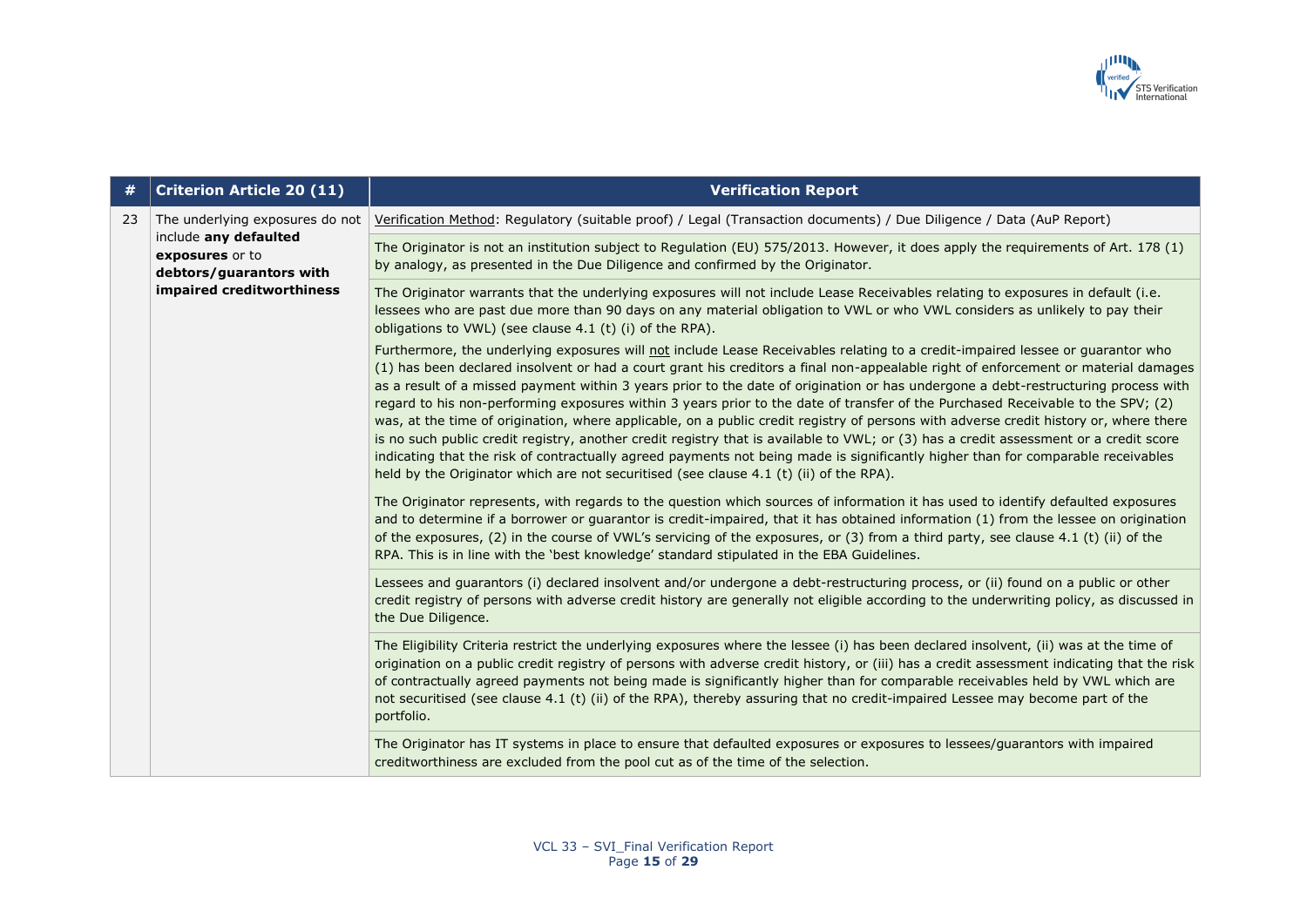

| #  | <b>Criterion Article 20 (11)</b>                                                                                                                                                            | <b>Verification Report</b>                                                                                                                                                                                                                                                                                                                                                                                                                                                                                                                                                                                                                                                                                     |
|----|---------------------------------------------------------------------------------------------------------------------------------------------------------------------------------------------|----------------------------------------------------------------------------------------------------------------------------------------------------------------------------------------------------------------------------------------------------------------------------------------------------------------------------------------------------------------------------------------------------------------------------------------------------------------------------------------------------------------------------------------------------------------------------------------------------------------------------------------------------------------------------------------------------------------|
| 24 | The risk positions do not have a<br>credit assessment or a credit<br>score that allows a significantly<br>higher default risk to be<br>expected than for non-<br>securitised risk positions | Verification Method: Due Diligence                                                                                                                                                                                                                                                                                                                                                                                                                                                                                                                                                                                                                                                                             |
|    |                                                                                                                                                                                             | The most relevant factors determining the expected performance of the underlying exposures in the securitised portfolio are the<br>customer profile and credit bureau information (for Private Leasing), credit agencies' information and financial information (for<br>Commercial Leasing) and past payment behaviour (for both). All of these factors have an impact on the credit score.<br>Furthermore, the expected performance of the underlying exposures depends on the factors (but not limited to) make, model,<br>mileage, engine, powertrain as well as general market conditions.                                                                                                                 |
|    |                                                                                                                                                                                             | These factors are the same for securitised and non-securitised exposures due to the strictly random selection process.                                                                                                                                                                                                                                                                                                                                                                                                                                                                                                                                                                                         |
|    |                                                                                                                                                                                             | On this basis, it can be reasonably assumed that - in comparison to non-securitised exposures - no worse performance should<br>occur for securitised exposures for the term of the Transaction.                                                                                                                                                                                                                                                                                                                                                                                                                                                                                                                |
|    |                                                                                                                                                                                             | The requirement that the underlying exposures do not have a "credit assessment or a credit score indicating that the risk of<br>contractually agreed payments not being made is significantly higher than for comparable receivables held by the Originator<br>which are not securitised" is considered to be met as (i) the underlying exposures do not include exposures that are classified as<br>doubtful, impaired, non-performing or similar, (ii) exposures whose credit quality (based on credit ratings or other credit quality<br>thresholds) significantly differs from the quality of other exposures ordinarily originated by the Originator, and (iii) the strictly<br>random selection process. |
| #  | <b>Criterion Article 20 (12)</b>                                                                                                                                                            | <b>Verification Report</b>                                                                                                                                                                                                                                                                                                                                                                                                                                                                                                                                                                                                                                                                                     |
|    |                                                                                                                                                                                             |                                                                                                                                                                                                                                                                                                                                                                                                                                                                                                                                                                                                                                                                                                                |
| 25 | At the time of the transfer, the<br>debtor has paid at least 1                                                                                                                              | Verification Method: Legal (Transaction documents) / Data (AuP Report)                                                                                                                                                                                                                                                                                                                                                                                                                                                                                                                                                                                                                                         |
|    |                                                                                                                                                                                             | – okupisan kutha kama kutha kutha kutha kutha kutha kutha kutha kutha kutha kutha kutha kutha kutha kutha kutha                                                                                                                                                                                                                                                                                                                                                                                                                                                                                                                                                                                                |

**instalment**

The Originator warrants that on the Cut-Off Date at least 2 instalments have been paid in respect of each Lease Contract, see clause 4.1 (l) of the RPA.

The asset audit, whereby the audit company performs certain Agreed-upon Procedures with respect to the compliance of the underlying exposures in a randomly selected sample (please also refer to #40, Article 22 (2)), covers the criteria that the lessor has paid at least 1 instalment.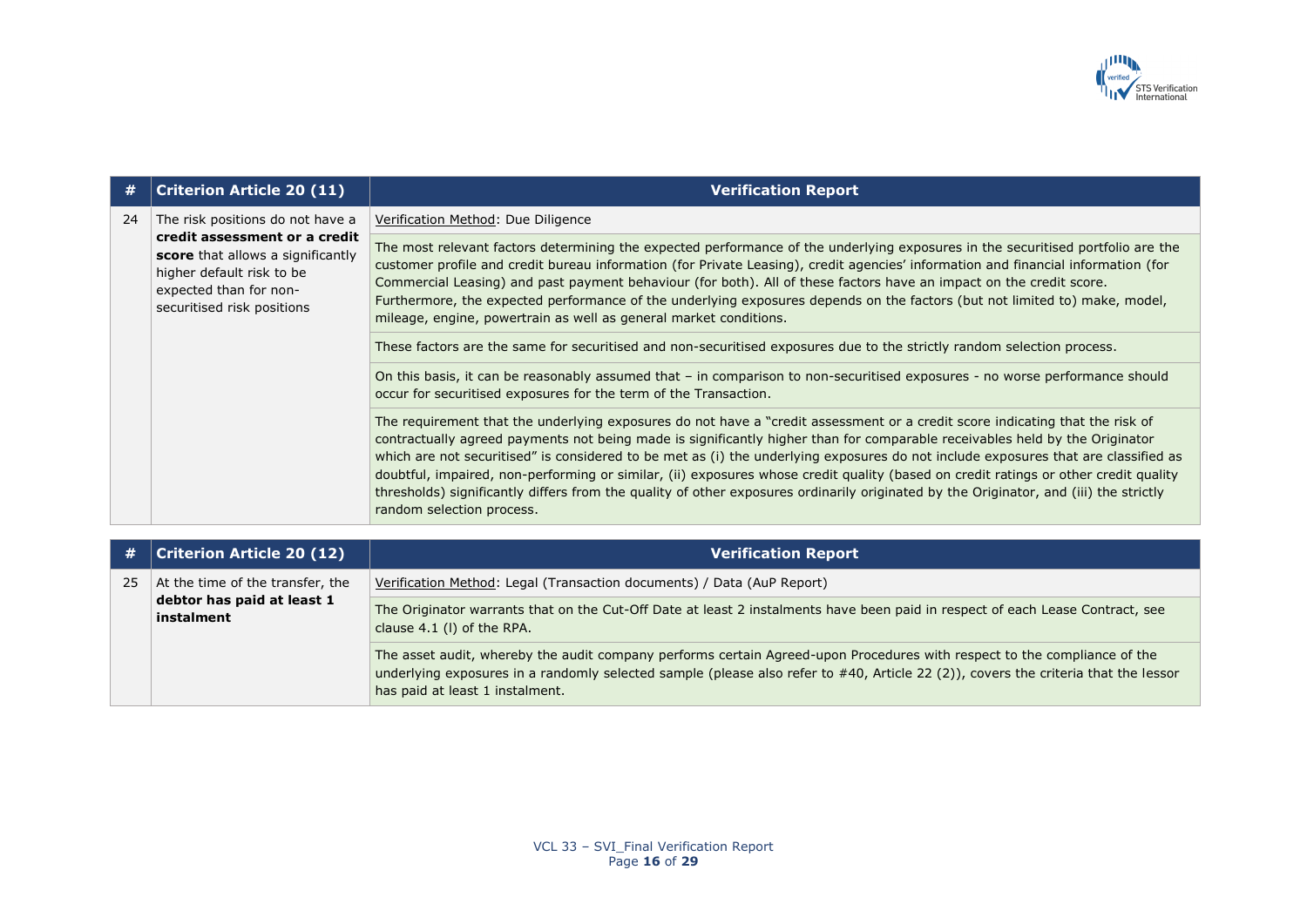

| #  | <b>Criterion Article 20 (13)</b>                                                                                                                          | <b>Verification Report</b>                                                                                                                                                                                                                                                                                                                                                                                                                                                                                                                                                        |
|----|-----------------------------------------------------------------------------------------------------------------------------------------------------------|-----------------------------------------------------------------------------------------------------------------------------------------------------------------------------------------------------------------------------------------------------------------------------------------------------------------------------------------------------------------------------------------------------------------------------------------------------------------------------------------------------------------------------------------------------------------------------------|
| 26 | The repayment of the<br>securitisation position should<br>not be predominantly<br>dependent on the sale of<br>assets securing the underlying<br>exposures | Verification Method: Legal (Transaction documents) / Due Diligence / Data                                                                                                                                                                                                                                                                                                                                                                                                                                                                                                         |
|    |                                                                                                                                                           | The Transaction does not, for the repayment of the securitisation positions, rely in any way on the sale of assets.                                                                                                                                                                                                                                                                                                                                                                                                                                                               |
|    |                                                                                                                                                           | This is achieved mainly by the fact that the residual value (RV) portion of the Lease Contracts, which bears the potential risk that<br>the value of the underlying vehicle fluctuates, does not form part of the underlying exposures (also see above, #15, Art. 20 (8) of<br>the Securitisation Regulation).                                                                                                                                                                                                                                                                    |
|    |                                                                                                                                                           | In addition, the timing of the maturities of the underlying exposures mentioned above are not subject to material concentrations<br>and the value of the underlying exposures mentioned above per individual lessee does not exceed 0.50% of the Aggregated<br>Discounted Receivables Balance, see clause 4.1 (m) of the RPA.                                                                                                                                                                                                                                                     |
| #  | <b>Criterion Article 21 (1)</b>                                                                                                                           | <b>Verification Report</b>                                                                                                                                                                                                                                                                                                                                                                                                                                                                                                                                                        |
|    |                                                                                                                                                           |                                                                                                                                                                                                                                                                                                                                                                                                                                                                                                                                                                                   |
| 27 | Risk retention (Art. 6.1 of the<br>Securitisation Regulation),                                                                                            | Verification Method: Legal (Transaction documents) / Due Diligence                                                                                                                                                                                                                                                                                                                                                                                                                                                                                                                |
|    | usually by the Originator                                                                                                                                 | Holder of risk retention: Volkswagen Leasing GmbH as the Seller, see section "RISK FACTORS", Part "IV. RISKS RELATED TO<br>REGULATORY CHANGES", subsection "Risk retention and due diligence requirements" of the Prospectus.                                                                                                                                                                                                                                                                                                                                                     |
|    |                                                                                                                                                           | Type of risk retention: VWL will retain, for the life of the Transaction, such net economic interest through an interest in randomly<br>selected exposures. Such interest in randomly selected exposures has been and will be equivalent to no less than 5 per cent. of<br>the nominal value of the securitised exposures on an ongoing basis, in accordance with Article 6 (3) (c) of Securitisation<br>Regulation, see section "RISK FACTORS", Part "IV. RISKS RELATED TO REGULATORY CHANGES", subsection "Risk retention and<br>due diligence requirements" of the Prospectus. |
|    |                                                                                                                                                           | The Seller does select the risk retention pool and does earmark the selected receivables in its IT systems in a similar way as the<br>receivables that have actually been sold in the transaction. The procedures to select and earmark receivables both for the<br>retention pool cut and for the actual sale are documented and well established. In addition, they are subject to regular internal<br>and external auditing procedures. The same applies for the ongoing monthly reporting procedures, as confirmed during the Due<br>Diligence.                               |
|    |                                                                                                                                                           | The Monthly Reports will also set out monthly confirmation regarding the continued holding the original retained exposures by the<br>Seller, as confirmed by the Originator.                                                                                                                                                                                                                                                                                                                                                                                                      |
|    |                                                                                                                                                           | The legal obligation of the seller to hold the risk retention during the lifetime of the transaction is entered into according to<br>section "RISK FACTORS", Part "IV. RISKS RELATED TO REGULATORY CHANGES", subsection "Risk retention and due diligence<br>requirements" of the Prospectus.                                                                                                                                                                                                                                                                                     |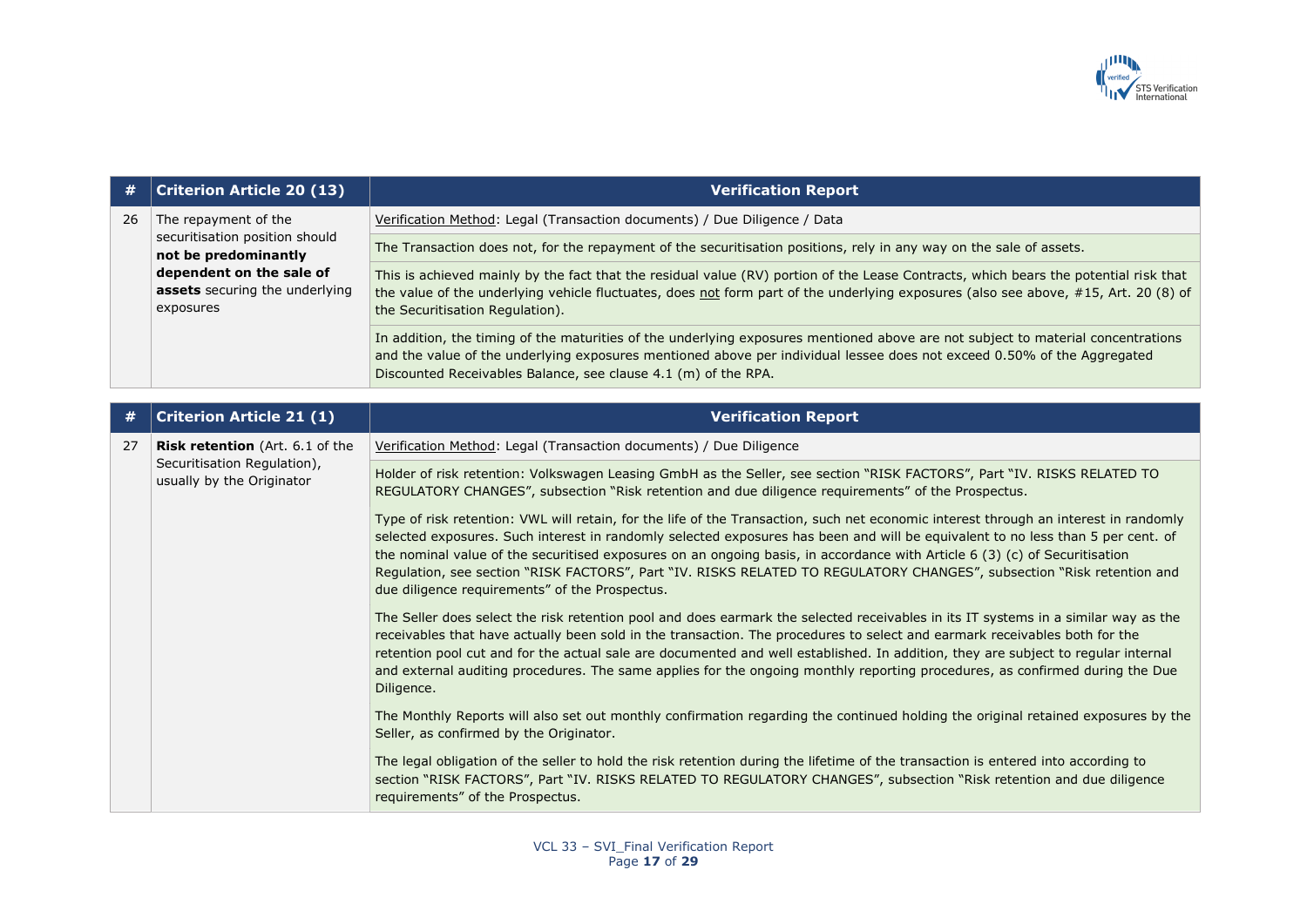

| #  | <b>Criterion Article 21 (2)</b>                                                                                                 | <b>Verification Report</b>                                                                                                                                                                                                                                                                                                                                                                |
|----|---------------------------------------------------------------------------------------------------------------------------------|-------------------------------------------------------------------------------------------------------------------------------------------------------------------------------------------------------------------------------------------------------------------------------------------------------------------------------------------------------------------------------------------|
| 28 | <b>Appropriate hedging of</b><br>interest rate and currency risks,<br>no derivatives as underlying risk<br>positions $(I / II)$ | Verification Method: Due Diligence                                                                                                                                                                                                                                                                                                                                                        |
|    |                                                                                                                                 | Since the Lease Receivables are fixed rate and the Class A and Class B Notes are floating rate, interest rate risks arise from such<br>mismatch. Both assets and liabilities of the Issuer are EUR denominated hence no currency risk occurs.                                                                                                                                             |
|    |                                                                                                                                 | Interest rate risk are hedged appropriately with fixed-floating interest rate swaps (one swap for each of the Class A Notes and the<br>Class B Notes) where the swap notional is always equal to the outstanding notes' balance. Both the swap agreements and the<br>Class A and Class B Notes contain a floor of zero for the 1-M-Euribor plus spread, hence the hedging is appropriate. |
|    |                                                                                                                                 | No further risks in addition to interest rate risks are hedged under the interest rate hedge agreements.                                                                                                                                                                                                                                                                                  |
|    |                                                                                                                                 |                                                                                                                                                                                                                                                                                                                                                                                           |
| #  | <b>Criterion Article 21 (2)</b>                                                                                                 | <b>Verification Report</b>                                                                                                                                                                                                                                                                                                                                                                |
| 29 | Appropriate hedging of interest                                                                                                 | Verification Method: Legal (Transaction documents)                                                                                                                                                                                                                                                                                                                                        |
|    | rate and currency risks, no<br>derivatives as underlying risk<br>positions (II / II)                                            | The legal instruments used by the Issuer to hedge interest rate risks are the Class A Swap Agreement and the Class B Swap<br>Agreement, see section "SWAP AGREEMENTS AND SWAP COUNTERPARTY" of the Prospectus.                                                                                                                                                                            |
|    |                                                                                                                                 | Both agreements do consider any potential asset liability mismatch by referencing to the outstanding notes balance, and both<br>agreements are based on the 2002 ISDA Master Agreement as established market standard, see section "MASTER DEFINITIONS<br>SCHEDULE", definitions of "Class A Swap Agreement" and "Class B Swap Agreement" of the ITM.                                     |
|    |                                                                                                                                 | The requirements for eligible swap counterparties are market standard in international finance, see section "SWAP AGREEMENTS<br>AND SWAP COUNTERPARTY" as well as the definition of "Eligible Swap Counterparty" in section "MASTER DEFINITIONS<br>SCHEDULE" of the ITM.                                                                                                                  |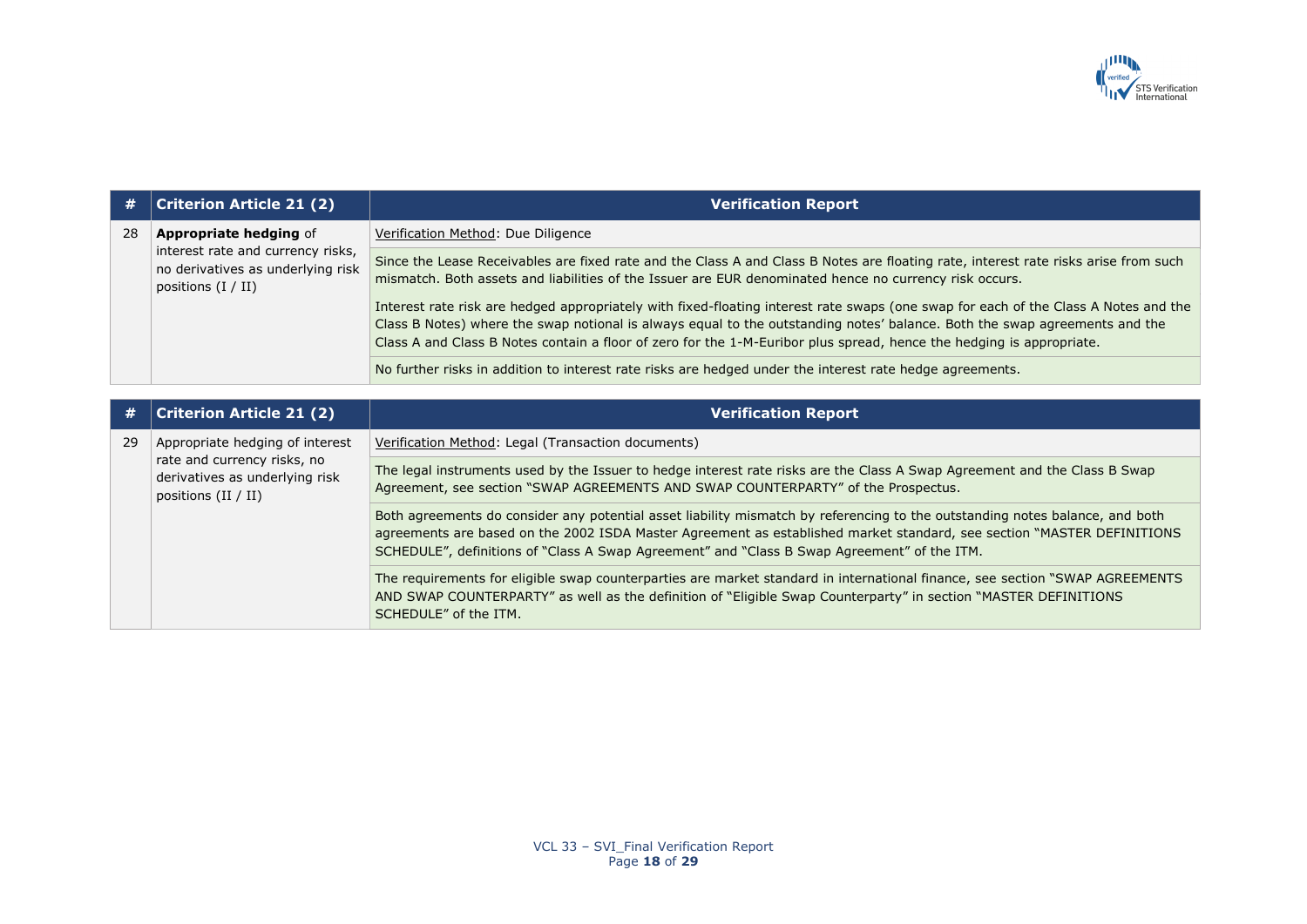

| #  | <b>Criterion Article 21 (3)</b>                         | <b>Verification Report</b>                                                                                                                                                                                                                         |
|----|---------------------------------------------------------|----------------------------------------------------------------------------------------------------------------------------------------------------------------------------------------------------------------------------------------------------|
| 30 | Generally used reference rates<br>for interest payments | Verification Method: Legal (Transaction documents)                                                                                                                                                                                                 |
|    |                                                         | No reference rates apply to the Purchased Lease Receivables which bear fixed interest rates.                                                                                                                                                       |
|    |                                                         | The Notes will bear interest at floating rates based on 1-M-Euribor, see sections "Terms and Conditions of the Class A Notes" and<br>"Terms and Conditions of the Class B Notes" of the Prospectus, constituting a market standard reference rate. |
|    |                                                         | The interest for the Accounts will be based on ESTR, also constituting a market standard reference rate.                                                                                                                                           |
|    |                                                         | Currency hedges are not provided as both the Purchased Lease Receivables and the Class A and Class B Notes are denominated in<br>EUR.                                                                                                              |

| #  | <b>Criterion Article 21 (4)</b>                         | <b>Verification Report</b>                                                                                                                                                                                                                                                                   |
|----|---------------------------------------------------------|----------------------------------------------------------------------------------------------------------------------------------------------------------------------------------------------------------------------------------------------------------------------------------------------|
| 31 | Requirements in the event of                            | Verification Method: Legal (Transaction documents)                                                                                                                                                                                                                                           |
|    | an enforcement or delivery of<br>an acceleration notice | After the occurrence of a Foreclosure Event:<br>no cash will be retained with the Issuer, see clause 22.2 (c) of the Trust Agreement (see section "Trust Agreement",<br>subsection "Part E. Accounts; Order of Priority" of the Prospectus).                                                 |
|    |                                                         | the principal receipts from the underlying exposures will be used for the fully sequential amortisation of the securitisation<br>positions, see clause 22.2 (c) of the Trust Agreement and section "Trust Agreement", subsection "Part E. Accounts; Order of<br>Priority" of the Prospectus. |
|    |                                                         | all creditors of a class of notes will be served equally.                                                                                                                                                                                                                                    |
|    |                                                         | interest and principal payments are first made for the Class A Notes and then interest and principal payments are made for<br>the Class B Notes, hence repayments are not reversed with regard to their seniority.                                                                           |
|    |                                                         | no automatic liquidation or sale of risk positions or assets is provided for.                                                                                                                                                                                                                |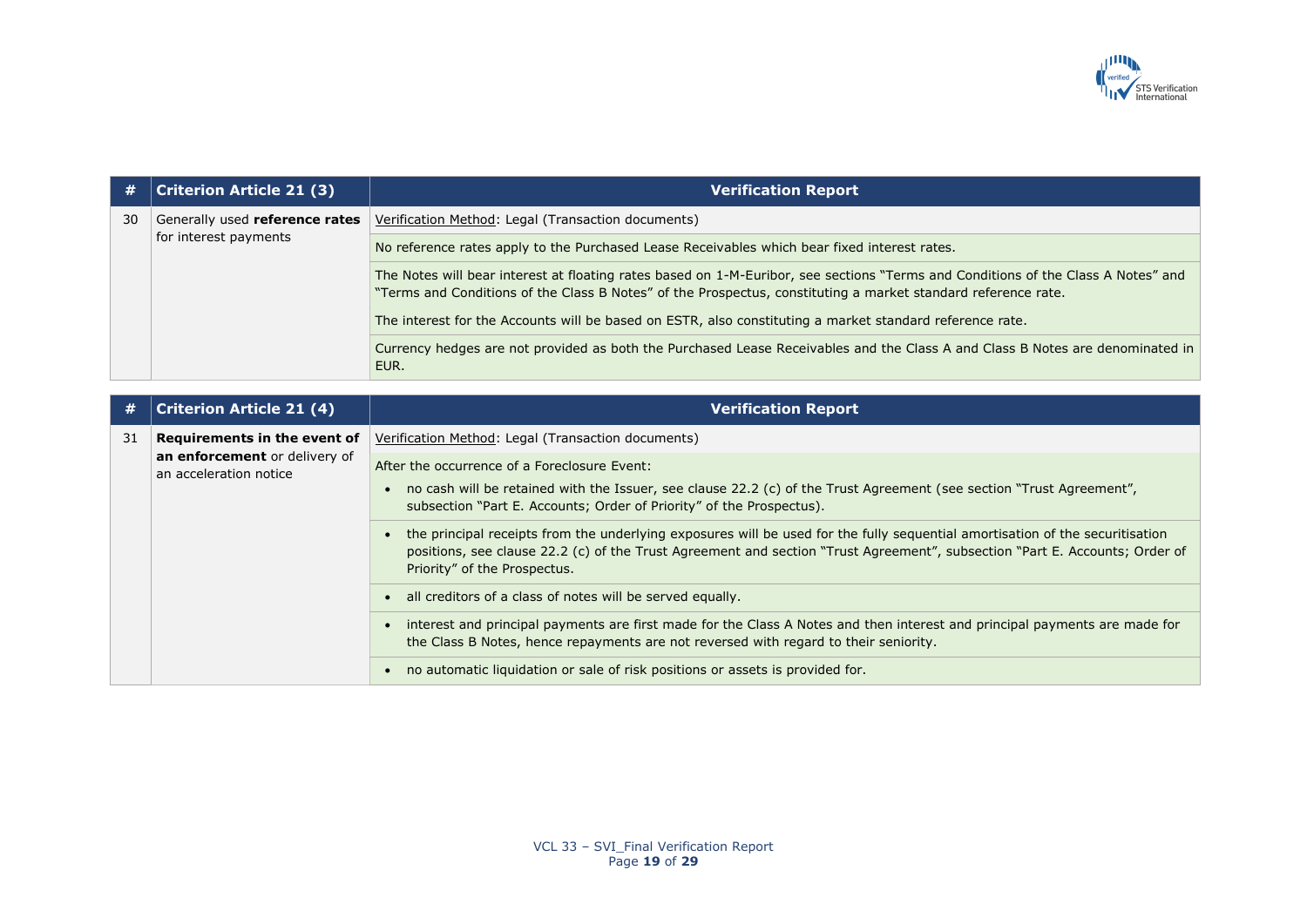

| #  | <b>Criterion Article 21 (5)</b>                                                                                                  | <b>Verification Report</b>                                                                                                                                                                                                                                                                                                                        |
|----|----------------------------------------------------------------------------------------------------------------------------------|---------------------------------------------------------------------------------------------------------------------------------------------------------------------------------------------------------------------------------------------------------------------------------------------------------------------------------------------------|
| 32 | Sequential repayment as fall-<br>back in the event of a<br>deterioration in portfolio quality<br>for Transactions that feature a | Verification Method: Legal (Transaction documents)                                                                                                                                                                                                                                                                                                |
|    |                                                                                                                                  | As usual in VCL transactions, the amortisation structure does provide for a pro-rata amortisation subject to the performance of<br>the underlying portfolio and after the initial credit enhancement has increased to the required levels.                                                                                                        |
|    | non-sequential priority of<br>payments                                                                                           | The amortisation concept is based on the Class A/B Principal Payment Amounts, the Class A/B Targeted Note Balances, the Class<br>A/B Targeted Overcollateralisation Amounts and the Class A/B Targeted Overcollateralisation Percentages, see the respective<br>definitions in section "MASTER DEFINITIONS SCHEDULE" of the ITM.                  |
|    |                                                                                                                                  | Performance triggers specifying if and to what extent a pro-rata amortisation can occur are based on the cumulative net losses as<br>specified in the Level 1 Credit Enhancement Increase Condition and the Level 2 Credit Enhancement Increase Condition, see the<br>respective definitions in section "MASTER DEFINITIONS SCHEDULE" of the ITM. |
|    |                                                                                                                                  | Upon occurrence of a Level 1 Credit Enhancement Increase Condition the required credit enhancement allowing for pro rata<br>amortisation does increase, upon occurrence of a Level 2 Credit Enhancement Increase Condition the amortisation switches back<br>to fully sequential.                                                                 |
|    |                                                                                                                                  | The occurrence of a Level 1 or 2 Credit Enhancement Increase Condition is not reversible, see the definition of Class A Targeted<br>Overcollateralization Percentage in section "MASTER DEFINITIONS SCHEDULE" of the ITM.                                                                                                                         |
|    |                                                                                                                                  | As a result of the above, the amortisation mechanism complies with Art. 21 (5) of the Securitisation Regulation.                                                                                                                                                                                                                                  |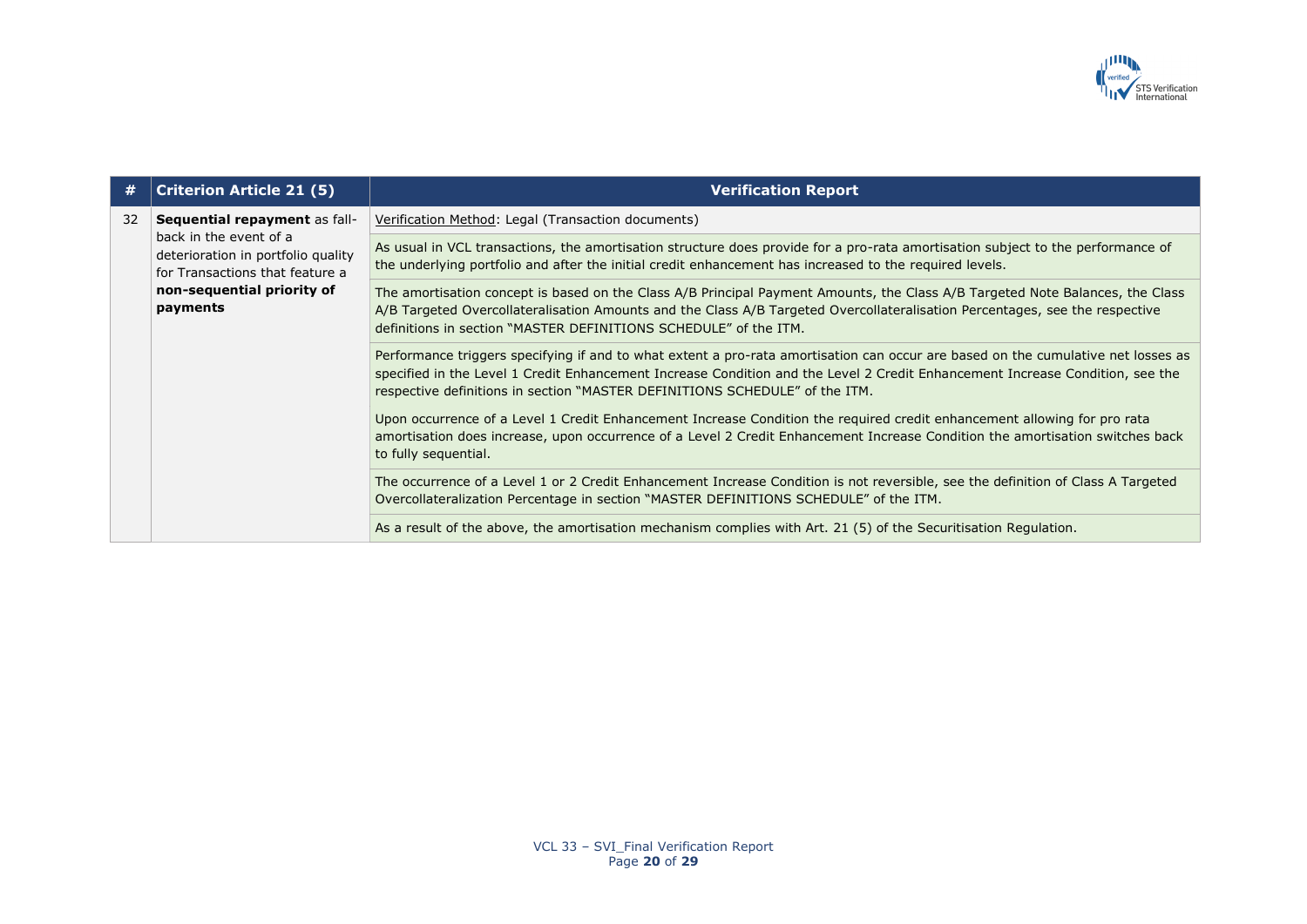

| #  | <b>Criterion Article 21 (6)</b>                                                                                              | <b>Verification Report</b>                                                                                                                                   |
|----|------------------------------------------------------------------------------------------------------------------------------|--------------------------------------------------------------------------------------------------------------------------------------------------------------|
| 33 | Early amortisation provisions or<br>triggers for termination of the<br>revolving phase to include at<br>least the following: | Verification Method: Legal (Transaction documents)                                                                                                           |
|    |                                                                                                                              | The requirements in relation to the early amortisation provisions do not apply to the Transaction as the Transaction does not<br>feature a revolving period. |
|    | a. deterioration in the credit<br>quality of the underlying<br>exposures below a predefined<br>threshold                     | Not applicable.                                                                                                                                              |
|    | b. insolvency-related events in<br>relation to the Originator or the<br>Servicer                                             | Not applicable.                                                                                                                                              |
|    | c. decline in value of the<br>underlying exposures below a<br>predefined threshold                                           | Not applicable.                                                                                                                                              |
|    | d. failure to generate sufficient<br>new underlying exposures for<br>replenishments under revolving<br><b>Transactions</b>   | Not applicable.                                                                                                                                              |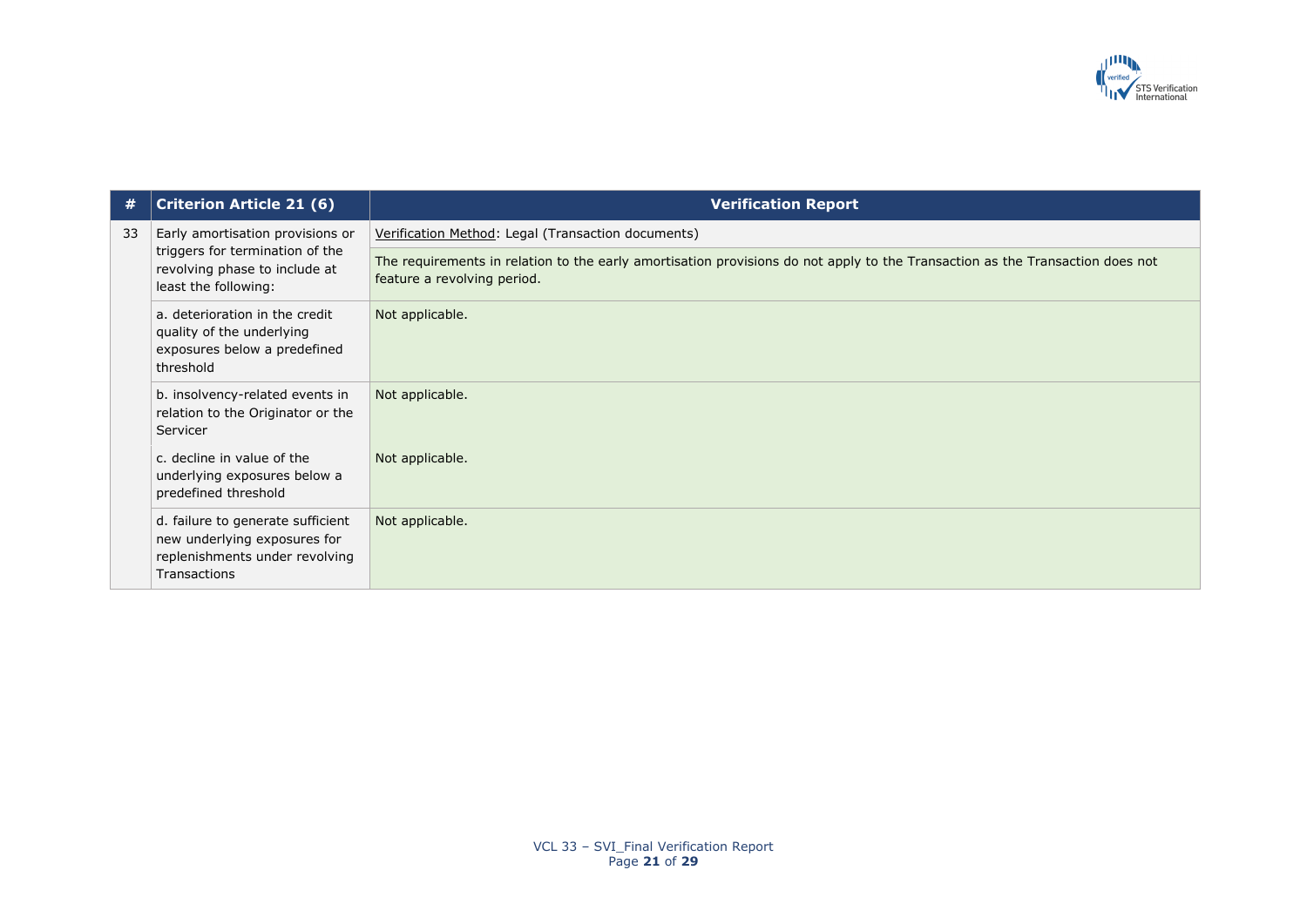

| #  | <b>Criterion Article 21 (7)</b>                                                                                                                                                      | <b>Verification Report</b>                                                                                                                                                                                                                                                                                                                                                                                                                                                                                                   |
|----|--------------------------------------------------------------------------------------------------------------------------------------------------------------------------------------|------------------------------------------------------------------------------------------------------------------------------------------------------------------------------------------------------------------------------------------------------------------------------------------------------------------------------------------------------------------------------------------------------------------------------------------------------------------------------------------------------------------------------|
| 34 | <b>Clear rules</b> in the Transaction<br>documentation regarding<br>obligations, tasks and<br>responsibilities of the Servicer,<br>trustees and other ancillary<br>service providers | Verification Method: Legal (Transaction documents)                                                                                                                                                                                                                                                                                                                                                                                                                                                                           |
|    |                                                                                                                                                                                      | The Servicing Agreement provides for a clear specification of the contractual obligations, duties and responsibilities of the<br>servicer, especially with regard to the servicing, monitoring, reporting and monthly advances to mitigate for commingling risk, as<br>well as the provisions for a potential replacement in case of a Servicer Replacement Event, see summary of the Servicing<br>Agreement in section "Administration of the Purchased Lease Receivables under the Servicing Agreement" of the Prospectus. |
|    |                                                                                                                                                                                      | Similar provisions for the obligations, duties and responsibilities are provided for the following parties, see the respective<br>descriptions in the Prospectus:                                                                                                                                                                                                                                                                                                                                                            |
|    |                                                                                                                                                                                      | • Issuer (see section "THE ISSUER" of the Prospectus.)                                                                                                                                                                                                                                                                                                                                                                                                                                                                       |
|    |                                                                                                                                                                                      | Security Trustee (see section "TRUST AGREEMENT", subsection "DUTIES OF THE SECURITY TRUSTEE PRIOR TO<br>OCCURRENCE OF THE FORECLOSURE EVENT" of the Prospectus)                                                                                                                                                                                                                                                                                                                                                              |
|    |                                                                                                                                                                                      | Account Bank, Cash Administrator, Calculation Agent, Paying Agent, Interest Determination Agent and Registrar (see section<br>"ACCOUNT BANK, CASH ADMINISTRATOR, CALCULATION AGENT, PAYING AGENT, INTEREST DETERMINATION AGENT AND<br>REGISTRAR" of the Prospectus)                                                                                                                                                                                                                                                          |
|    |                                                                                                                                                                                      | Also, detailed provisions exist for the obligations, duties and responsibilities of the Swap counterparty (see sections "SWAP<br>AGREEMENTS AND SWAP COUNTERPARTY" and the definition of "Eligible Swap Counterparty" in section "MASTER DEFINITIONS<br>SCHEDULE" of the ITM)                                                                                                                                                                                                                                                |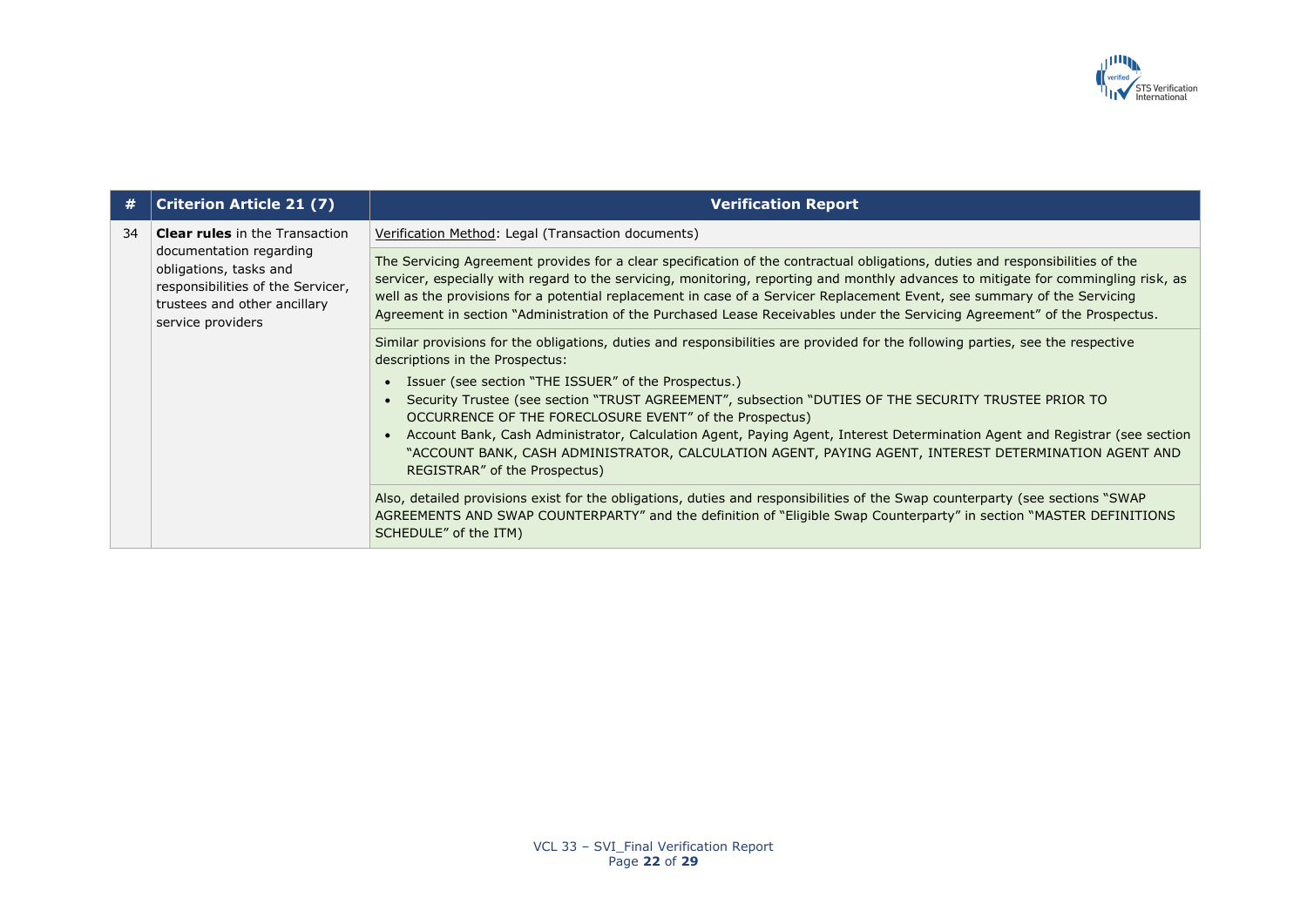

| #  | <b>Criterion Article 21 (8)</b>                                                                                                                    | <b>Verification Report</b>                                                                                                                                                                                                                                                                         |
|----|----------------------------------------------------------------------------------------------------------------------------------------------------|----------------------------------------------------------------------------------------------------------------------------------------------------------------------------------------------------------------------------------------------------------------------------------------------------|
| 35 | <b>Experience of the Servicer</b><br>(management and senior staff)<br>in the servicing of exposures of a<br>similar nature to those<br>securitised | Verification Method: Regulatory (suitable proof) / Legal (Transaction documents) / Due Diligence                                                                                                                                                                                                   |
|    |                                                                                                                                                    | Volkswagen Leasing GmbH is a regulated financial services institution according to § 1 German Banking Act, with BaFin as<br>regulatory authority.                                                                                                                                                  |
|    |                                                                                                                                                    | The Prospectus contains information on the experience of VWL as a Seller and Servicer. VWL has been successfully doing<br>securitisations of lease receivables since 1996 and the management has sufficient experience.                                                                            |
|    |                                                                                                                                                    | The experience of the Managements Board and Senior Staff is summarised in section "BUSINESS AND ORGANISATION OF<br>VOLKSWAGEN LEASING GMBH", subsection "Origination, Servicing and Securitisation Expertise" of the Prospectus, and has been<br>confirmed in the Due Diligence.                   |
|    |                                                                                                                                                    | As a result, VWL as servicer is deemed to have the relevant expertise as an entity being active as servicer of lease receivables for<br>over 50 years and as servicer of lease receivables securitisations for more than 20 years, and no contrary findings were observed<br>in the Due Diligence. |

|    | $\#$ Criterion Article 21 (8)                       | <b>Verification Report</b>                                                                                                |
|----|-----------------------------------------------------|---------------------------------------------------------------------------------------------------------------------------|
| 36 | Appropriate and well                                | Verification Method: Regulatory (suitable proof) / Due Diligence                                                          |
|    | documented risk management<br>and service policies, | As a result of the regulatory status (see #35 above), VWL has well established procedures with regard to risk management, |
|    | procedures and controls                             | servicing and internal control systems in place, and no contrary findings were observed in the Due Diligence.             |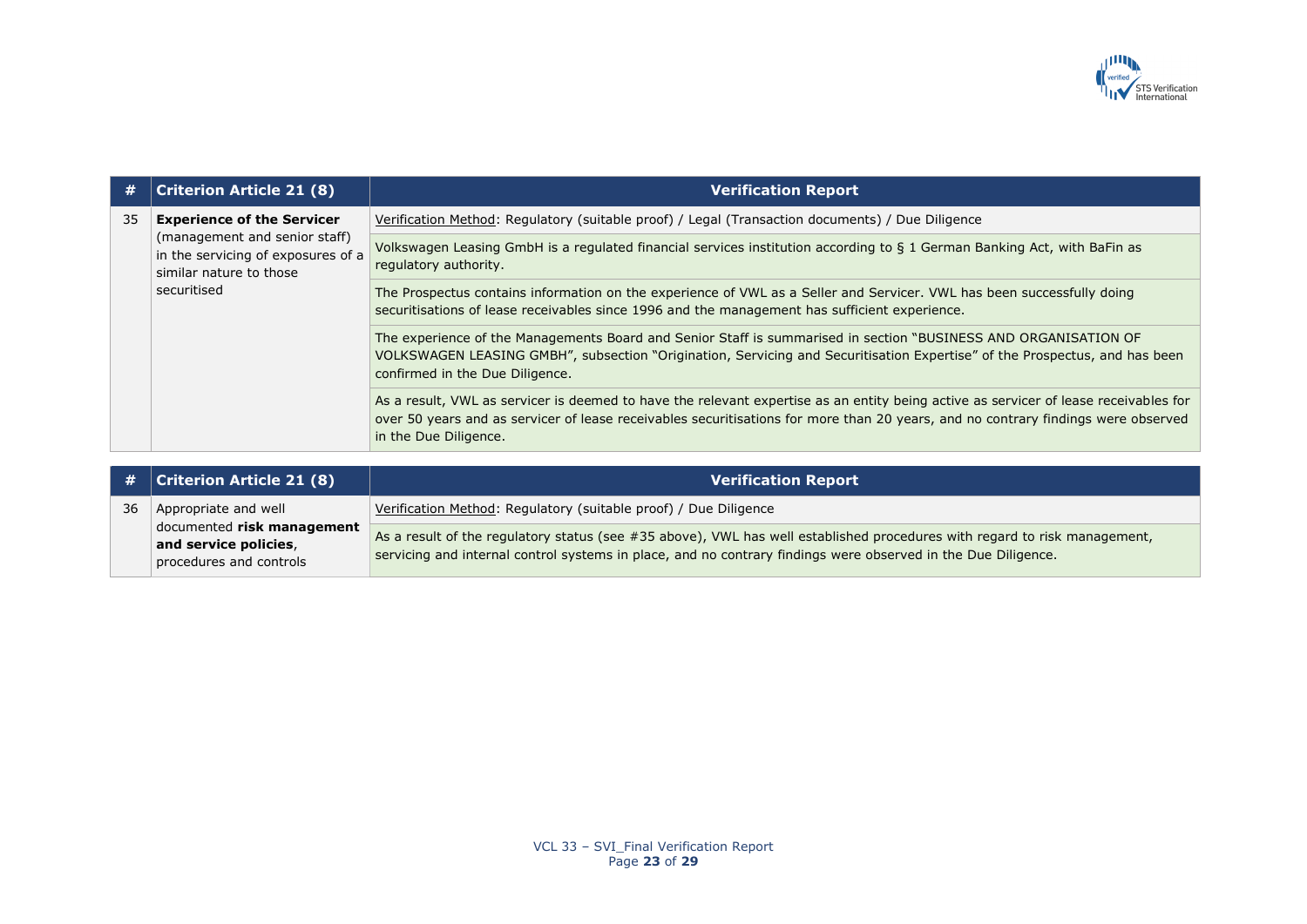

| #    | <b>Criterion Article 21 (9)</b>                                                                                                                                                       | <b>Verification Report</b>                                                                                                                                                                                                                                                                                                                                                                                                                                                                                                                                                                                      |
|------|---------------------------------------------------------------------------------------------------------------------------------------------------------------------------------------|-----------------------------------------------------------------------------------------------------------------------------------------------------------------------------------------------------------------------------------------------------------------------------------------------------------------------------------------------------------------------------------------------------------------------------------------------------------------------------------------------------------------------------------------------------------------------------------------------------------------|
| 37   | Clear and coherent definitions,<br>regulations and possible<br>measures with regard to the<br>servicing of non-performing<br>exposures, specification of the<br>priorities of payment | Verification Method: Legal (Transaction documents) / Due Diligence                                                                                                                                                                                                                                                                                                                                                                                                                                                                                                                                              |
|      |                                                                                                                                                                                       | The description of the business procedures of VWL (see section "BUSINESS PROCEDURES OF VOLKSWAGEN LEASING GMBH" of<br>the Prospectus) and the Servicing Agreement (as summarised in the section "ADMINISTRATION OF THE PURCHASED LEASE<br>RECEIVABLES UNDER THE SERVICING AGREEMENT" of the Prospectus) contain a description of procedures related to servicing of<br>the lease receivables:<br>Negotiation of the Lease Contract and Appraisal of the Creditworthiness of the lessee<br><b>Debts Management</b><br><b>Termination of Lease Contracts</b><br>Enforcement<br>Write-Off<br><b>Internal Audit</b> |
|      |                                                                                                                                                                                       | The loss definition used in the transaction is based on the Write-off ("Written-Off Purchased Lease Receivables") and this<br>definition is consistently used in the Prospectus, especially with respect to the Cumulative Net Loss Ratio, which in turn is used in<br>the Level 1 and 2 Credit Enhancement Increase Condition determining the amortisation mechanism in the order of priority of<br>payments.                                                                                                                                                                                                  |
|      |                                                                                                                                                                                       | The draft investor report provides inter alia for the monthly reporting of the status of the Level 1 and 2 Credit Enhancement<br>Increase Conditions.                                                                                                                                                                                                                                                                                                                                                                                                                                                           |
|      |                                                                                                                                                                                       | The procedures presented and discussed in the Due Diligence correspond to the description in the Prospectus and no contrary<br>findings could be observed.                                                                                                                                                                                                                                                                                                                                                                                                                                                      |
|      |                                                                                                                                                                                       |                                                                                                                                                                                                                                                                                                                                                                                                                                                                                                                                                                                                                 |
| $\#$ | <b>Criterion Article 21 (10)</b>                                                                                                                                                      | <b>Verification Report</b>                                                                                                                                                                                                                                                                                                                                                                                                                                                                                                                                                                                      |
| 38   | Clear rules in the event of                                                                                                                                                           | Verification Method: Regulatory / Legal (Transaction documents)                                                                                                                                                                                                                                                                                                                                                                                                                                                                                                                                                 |
|      | conflicts between the different<br>classes of noteholders                                                                                                                             | The notes will be issued on the basis of the German Debenture Act (Schuldverschreibungsgesetz - SchVG), see section "TERMS<br>AND CONDITIONS OF THE CLASS A NOTES" and "TERMS AND CONDITIONS OF THE CLASS B NOTES" of the Prospectus, clause<br>12.5 of each class of notes, enabling noteholders to take resolutions within one class of notes.                                                                                                                                                                                                                                                                |

In addition, clause 3.1 of the Trust Agreement provides for clear instructions for the trustee as regards the treatment of the interests of different classes of notes and their ranking in line with the applicable Priority of Payments (see subsection "PART E Accounts; Order of Priority" of the Trust Agreement, clause 22.2 (a) (prior to the occurrence of an Enforcement Event) and clause 22.2 (c) (following the occurrence of an Enforcement Event of the Prospectus).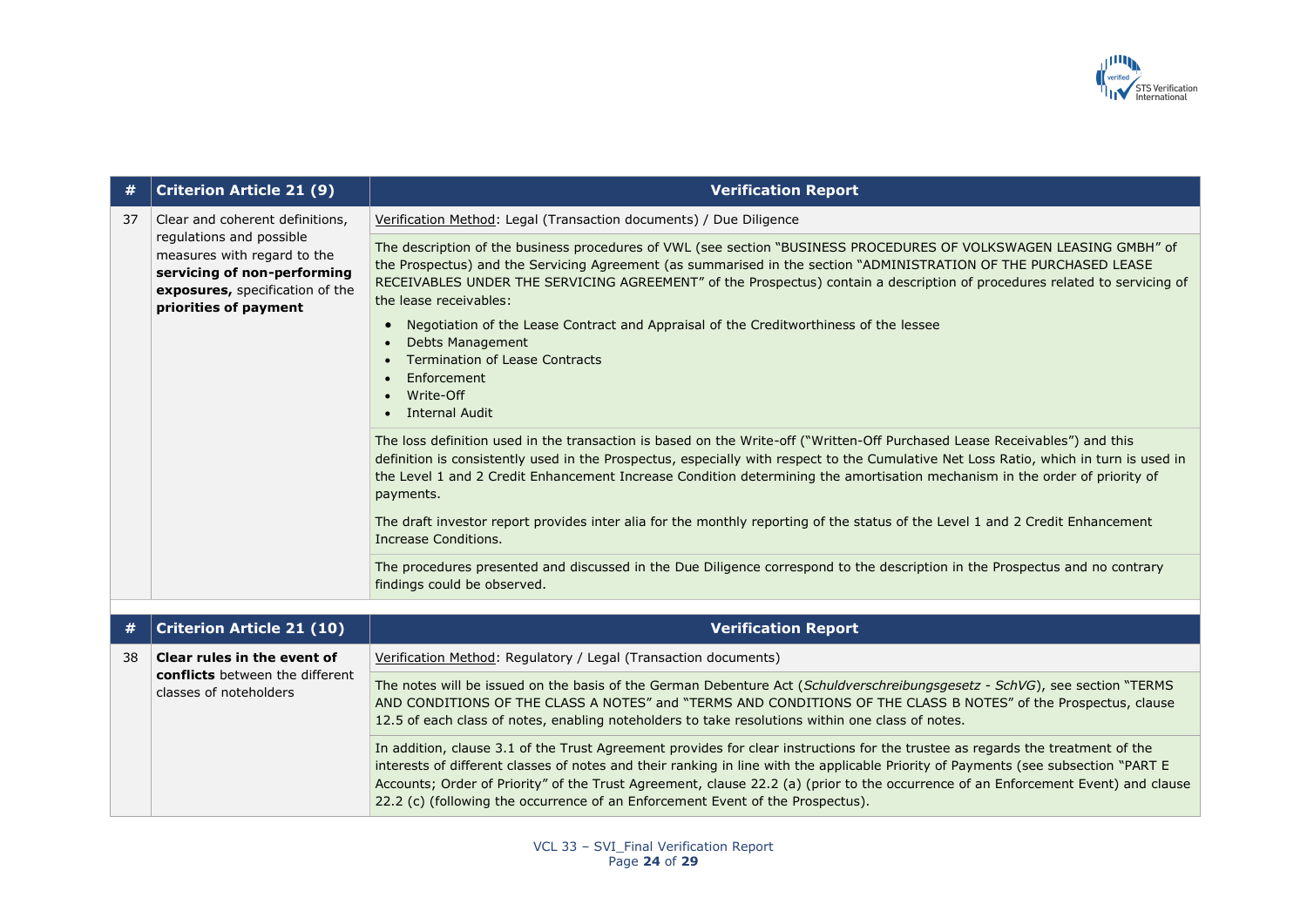

| #  | <b>Criterion Article 22 (1)</b>    | <b>Verification Report</b>                                                                                                                                                                                                                                                                                                                                                                                                                                                                                                                                               |
|----|------------------------------------|--------------------------------------------------------------------------------------------------------------------------------------------------------------------------------------------------------------------------------------------------------------------------------------------------------------------------------------------------------------------------------------------------------------------------------------------------------------------------------------------------------------------------------------------------------------------------|
| 39 | Provision of <b>historical</b>     | Verification Method: Legal (Transaction documents) / Due Diligence                                                                                                                                                                                                                                                                                                                                                                                                                                                                                                       |
|    | performance data before<br>pricing | The historical performance data provided by the Originator include the following areas:                                                                                                                                                                                                                                                                                                                                                                                                                                                                                  |
|    |                                    | Losses (i.e. net losses after recoveries) in static format (covering the period from January 2010 until December 2020)<br>a)                                                                                                                                                                                                                                                                                                                                                                                                                                             |
|    |                                    | It should be noted that these net losses, referred to and defined as "Write-Offs" in the Prospectus as loss definition in the<br>transaction, have been provided by the Originator in a detailed and consistent manner for the overall portfolio of<br>substantially similar leased receivables covering a meaningful period of the credit cycle. The approach using write-off data is<br>consistent with the business procedures of the Originator and the well documented processes for servicing of non-performing<br>lease receivables until the point of write-off. |
|    |                                    | (https://www.vwfs.com/investor-relations/volkswagen-leasing-gmbh/refinancing.html#)                                                                                                                                                                                                                                                                                                                                                                                                                                                                                      |
|    |                                    | Losses (i.e. net losses after recoveries) in <i>dynamic</i> format (covering the period from March 2006 until December 2020 on a<br>b)<br>quarterly basis)                                                                                                                                                                                                                                                                                                                                                                                                               |
|    |                                    | <b>Delinquencies</b> (covering the period from January 2010 until December 2020)<br>$\mathsf{C}$                                                                                                                                                                                                                                                                                                                                                                                                                                                                         |
|    |                                    | In addition, data on historic prepayments in relation to the predecessor transactions VCL 25 to VCL 32 was provided.                                                                                                                                                                                                                                                                                                                                                                                                                                                     |
|    |                                    | The data history, which is provided prior to pricing, covers a substantially longer period than the minimum of at least 5 years<br>required under Article 22 (1) of the Securitisation Regulation, see section "Description of the Portfolio", subsection "Historical<br>Performance Data" of the Prospectus.                                                                                                                                                                                                                                                            |
|    |                                    | Given that the most relevant factors determining the expected performance of the underlying exposures in the securitised<br>portfolio, namely the factors described in #23, are the same to the overall portfolio for which the above-mentioned historical<br>performance data have been procured, comparability between the securitised portfolio and the Originator's overall portfolio<br>("substantially similar exposures") is ensured.                                                                                                                             |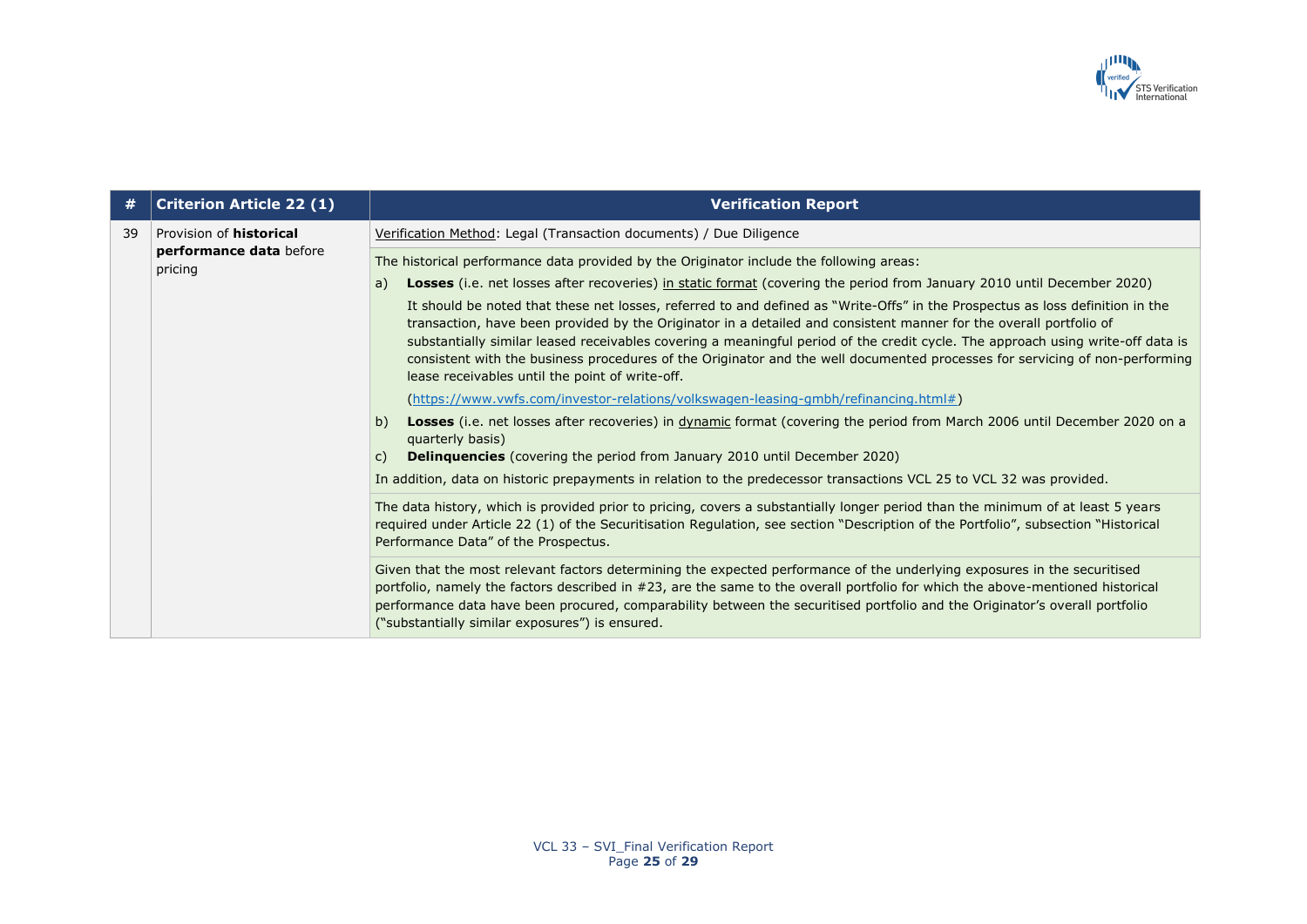

| #  | <b>Criterion Article 22 (2)</b>                                                                                          | <b>Verification Report</b>                                                                                                                                                                                                                                                                                                                                                                                                                                                                                                                                                                                                                                                                                                                                                                                                                                                                                                                                                                                                                                                                                                                                                                                                                                                                                                                                                                  |
|----|--------------------------------------------------------------------------------------------------------------------------|---------------------------------------------------------------------------------------------------------------------------------------------------------------------------------------------------------------------------------------------------------------------------------------------------------------------------------------------------------------------------------------------------------------------------------------------------------------------------------------------------------------------------------------------------------------------------------------------------------------------------------------------------------------------------------------------------------------------------------------------------------------------------------------------------------------------------------------------------------------------------------------------------------------------------------------------------------------------------------------------------------------------------------------------------------------------------------------------------------------------------------------------------------------------------------------------------------------------------------------------------------------------------------------------------------------------------------------------------------------------------------------------|
| 40 | Performance of an <b>asset audit</b>                                                                                     | Verification Method: Legal (AuP Report)                                                                                                                                                                                                                                                                                                                                                                                                                                                                                                                                                                                                                                                                                                                                                                                                                                                                                                                                                                                                                                                                                                                                                                                                                                                                                                                                                     |
|    | on the basis of a sample and<br>defined audit steps (Agreed<br>upon Procedures, AuP) by an<br>external independent party | The Originator has mandated a qualified and experienced audit firm to perform the asset audit followed by the audit firm. The<br>asset audit and the AuP include both of the following:<br>a verification of the compliance of the underlying exposures in the portfolio with the key eligibility criteria (the "Pool Data<br>a)<br>and Eligibility Criteria Verification"); and<br>a verification that the data disclosed to investors in the Prospectus in respect of the underlying exposures is accurate<br>b)<br>(the "Prospectus Data Verification").<br>The sample drawn for the Pool Data and Eligibility Criteria Verification is representative of the securitised portfolio, based on the<br>preliminary pool cut dated 31 March 2021. This is ensured by a sufficiently large sample and random selection, applying a 95%<br>confidence level. The final report prepared by the audit firm with regards to the Pool Data and Eligibility Criteria Verification has<br>been made available to SVI on 3 May 2021. The final report confirms that the Pool Data and Eligibility Criteria Verification has<br>occurred and that no significant adverse findings have been found.<br>Please note that, for the purpose of compliance with the requirements of Art. 22 (2) of the Securitisation Regulation, the AuP can<br>be based on either the preliminary or the final pool cut. |
|    |                                                                                                                          | The Prospectus Data Verification has been performed by the audit firm based on the final pool cut as of 31 May 2021. The final<br>report prepared by the audit firm with regards to the Prospectus Data Verification has been made available to SVI on 21 June<br>2021. The final report confirms that the Prospectus Data Verification has occurred and that no adverse findings have been found.                                                                                                                                                                                                                                                                                                                                                                                                                                                                                                                                                                                                                                                                                                                                                                                                                                                                                                                                                                                          |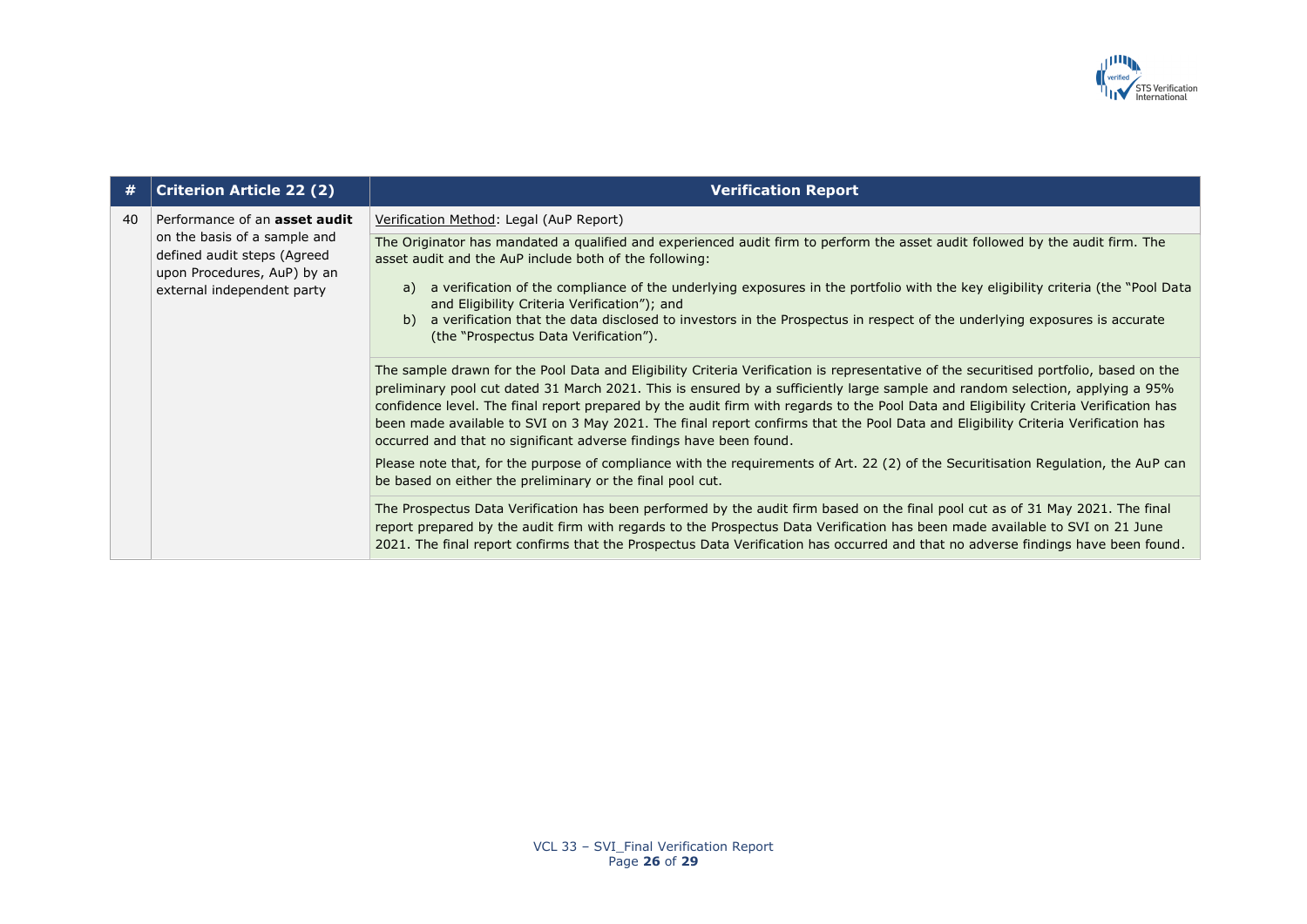

| #  | <b>Criterion Article 22 (3)</b>                                                                                                                                                                                                                  | <b>Verification Report</b>                                                                                                                                                                                                                                                                                                                                                                                                                                                                                                                                                                                                                                                                                                                            |
|----|--------------------------------------------------------------------------------------------------------------------------------------------------------------------------------------------------------------------------------------------------|-------------------------------------------------------------------------------------------------------------------------------------------------------------------------------------------------------------------------------------------------------------------------------------------------------------------------------------------------------------------------------------------------------------------------------------------------------------------------------------------------------------------------------------------------------------------------------------------------------------------------------------------------------------------------------------------------------------------------------------------------------|
| 41 | Provision of a precise liability                                                                                                                                                                                                                 | Verification Method: Legal (Transaction documents) / Due Diligence (Cash flow model)                                                                                                                                                                                                                                                                                                                                                                                                                                                                                                                                                                                                                                                                  |
|    | cash flow model to the<br>investors prior to pricing by the<br>Originator;<br>"precise" refers to the possibility<br>for the investor to calculate the<br>amortisation rate and, based on<br>this, the pricing of the<br>securitisation position | The CF-Model has been prepared by Moody's Analytics on behalf of the Originator, and it is provided as web-based tool and can<br>be accessed via https://www.sfportal.com/deal/cashflows/YBI.VCL33. SVI has been granted access to the website and the cash<br>flow model for the VCL 33 Transaction prior to announcement in order to perform the steps necessary to verify the compliance<br>under Article 22 (3) of the Securitisation Regulation. It should be noted that the statements below do reflect the result of SVI's<br>review of the functionality of the cash flow model and can be considered as a check of plausibility, however no assurance can be<br>given that the CF-Model does calculate correctly in each and every scenario. |
|    |                                                                                                                                                                                                                                                  | The CF-Model accurately reflects the contractual relationships and cash flows from and to the securitised portfolio, cash accounts,<br>swap counterparties, Class A and Class B Noteholders, the Subordinated Lender, the Originator, a potential back-up servicer as<br>well as other parties involved (summarised as senior expenses).                                                                                                                                                                                                                                                                                                                                                                                                              |
|    |                                                                                                                                                                                                                                                  | A wide range of different scenarios can be modelled, including but not limited to prepayments, delinguencies, defaults (gross<br>losses), recoveries, swap payments, coupon on the notes and senior expenses. Both size as well as timing of payments or<br>defaults can be varied. Also, digital scenarios such as default of swap counterparties (yes/no) or exercise of call options (yes/no)<br>can be considered. As a result, both base case scenarios for pricing as well as stress scenarios for credit analysis purposes can be<br>modelled.                                                                                                                                                                                                 |
|    |                                                                                                                                                                                                                                                  | The CF-Model is available since on or around 29 April 2021 and hence has been provided before pricing. It has been updated<br>before closing to incorporate the final pool cut and will, during the life of the Transaction, be updated on a monthly basis.                                                                                                                                                                                                                                                                                                                                                                                                                                                                                           |
|    |                                                                                                                                                                                                                                                  | The Originator undertakes to provide potential investors with the CF-Model.                                                                                                                                                                                                                                                                                                                                                                                                                                                                                                                                                                                                                                                                           |
|    |                                                                                                                                                                                                                                                  |                                                                                                                                                                                                                                                                                                                                                                                                                                                                                                                                                                                                                                                                                                                                                       |
|    | Critational Atiala 22 (1)                                                                                                                                                                                                                        | Varification Donart                                                                                                                                                                                                                                                                                                                                                                                                                                                                                                                                                                                                                                                                                                                                   |

| #  | <b>Criterion Article 22 (4)</b>                                                                                                                                                                                                     | <b>Verification Report</b>                                                                                                                                                                                                                                                                                                                                   |
|----|-------------------------------------------------------------------------------------------------------------------------------------------------------------------------------------------------------------------------------------|--------------------------------------------------------------------------------------------------------------------------------------------------------------------------------------------------------------------------------------------------------------------------------------------------------------------------------------------------------------|
| 42 | For residential mortgage loan,<br>auto loan or leasing portfolios:<br>publication of information on the<br>environmental performance of<br>the assets financed by such<br>underlying exposures (energy<br>performance certificates) | Verification Method: Legal (Transaction documents) / Due Diligence<br>The Originator has confirmed that information on the environmental performance of the assets financed by such underlying<br>exposures (in this case: auto leases) is not captured in its internal database or IT systems and hence not available for reporting in<br>this Transaction. |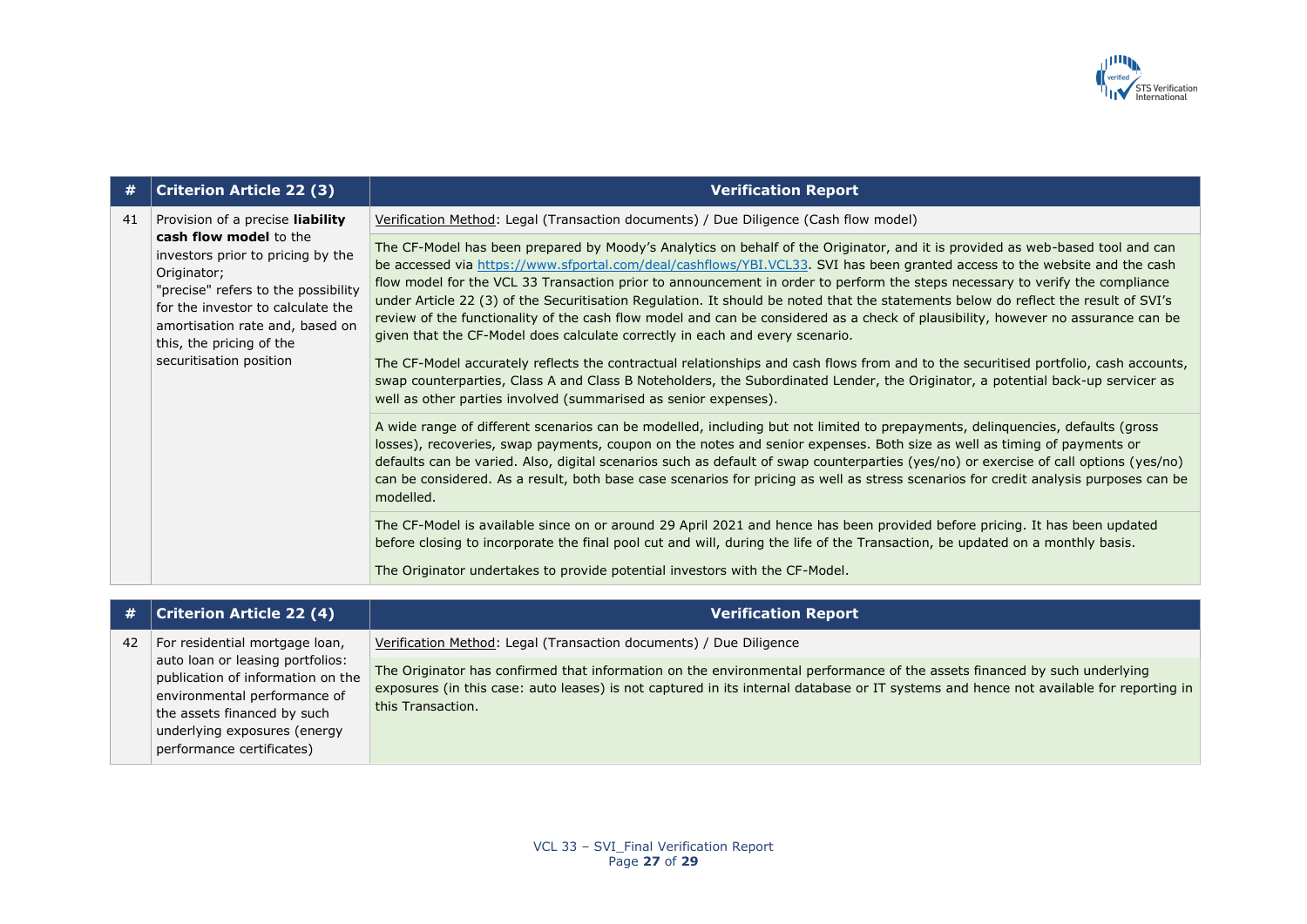

| #  | <b>Criterion Article 22 (5)</b>                                                                                                                                              | <b>Verification Report</b>                                                                                                                                                                                                                                                                                                              |
|----|------------------------------------------------------------------------------------------------------------------------------------------------------------------------------|-----------------------------------------------------------------------------------------------------------------------------------------------------------------------------------------------------------------------------------------------------------------------------------------------------------------------------------------|
| 43 | Compliance with the provisions<br>of Art. 7 of the Securitisation<br>Regulation (regarding<br><b>Transparency</b> ) is the<br>responsibility of the Originator or<br>Sponsor | Verification Method: Legal (Transaction documents) / Due Diligence                                                                                                                                                                                                                                                                      |
|    |                                                                                                                                                                              | The Seller as the Originator warrants that it will fulfil the provisions of Art. 7 of the Securitisation Regulation as follows (see in this<br>regard subsection "IV. RISKS RELATED TO REGULATORY CHANGES" in the section "RISK FACTORS" and section "ARTICLE 7 AND<br>ARTICLE 22 OF THE SECURITISATION REGULATION" of the Prospectus): |
|    |                                                                                                                                                                              | • Art. 7 (1) (a): Loan level data will be made available for the first time on the payment date one month after closing (25 June<br>2021) and then on a monthly basis.                                                                                                                                                                  |
|    |                                                                                                                                                                              | • Art. $7(1)(b)$ : The Prospectus was made available prior to pricing.                                                                                                                                                                                                                                                                  |
|    |                                                                                                                                                                              | • Art. $7(1)(c)$ : Not applicable.                                                                                                                                                                                                                                                                                                      |
|    |                                                                                                                                                                              | • Art. $7(1)(d)$ : In accordance with the RTS for notification, the notification has been provided to investors in draft form prior to<br>pricing and will be provided in final form on or around Closing Date.                                                                                                                         |
|    |                                                                                                                                                                              | Art. 7 (1) (e): The investor report will be made available for the first time on the payment date one month after closing<br>(25 June 2021) and then on a monthly basis.                                                                                                                                                                |
|    |                                                                                                                                                                              | • Art. $7(1)$ (f): Ad hoc announcements will be published as soon as they need to be published under the MAR.                                                                                                                                                                                                                           |
|    |                                                                                                                                                                              | • Art. $7(1)(g)$ : If a "Significant Event" occurs, investors will be informed immediately.                                                                                                                                                                                                                                             |